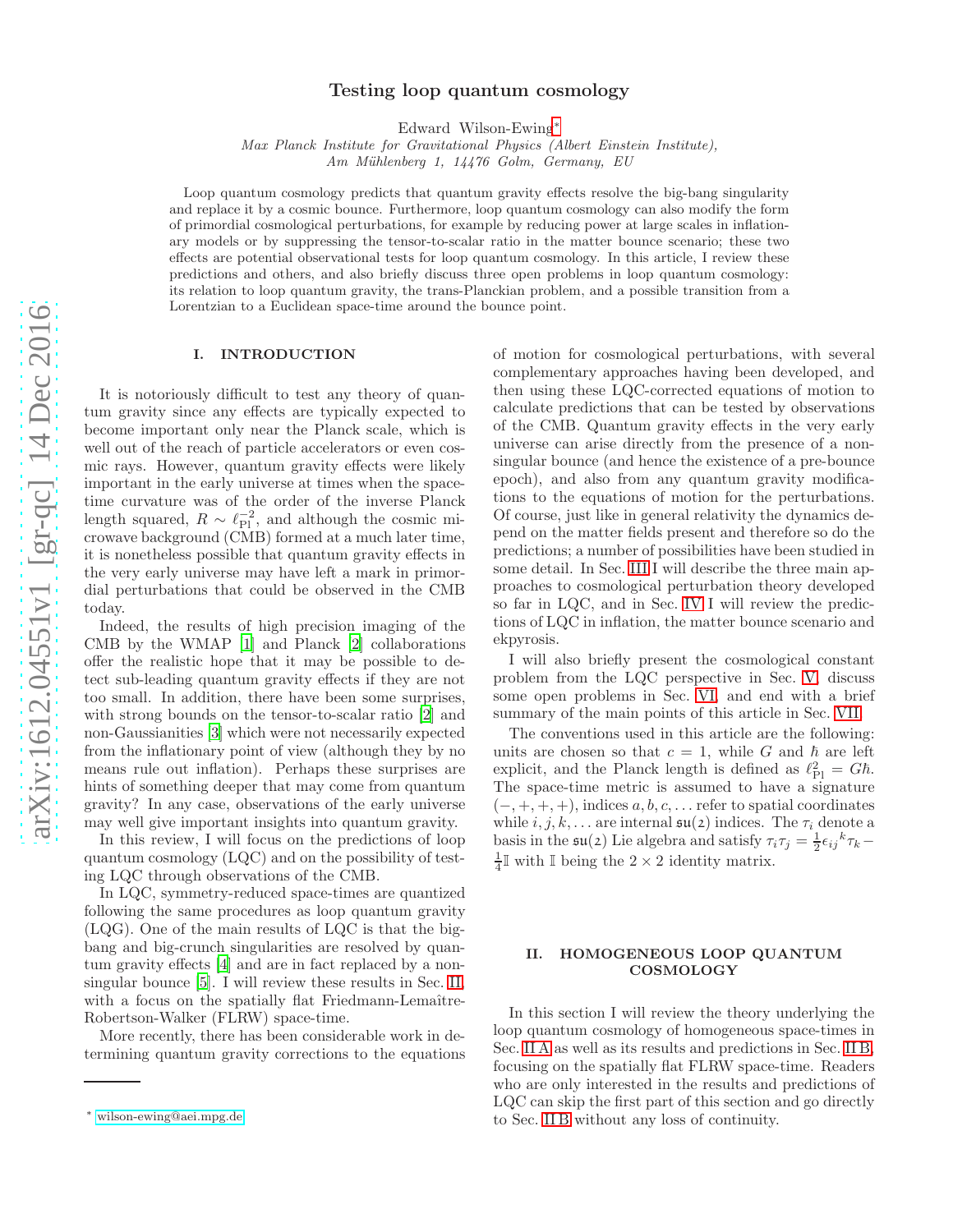#### <span id="page-1-0"></span>A. Theory

The key idea in LQC is to use the same fundamental variables and quantization techniques as in loop quantum gravity and apply them to cosmological space-times of interest, taking full advantage of the simplifications that arise due to the symmetries of these space-times.

Homogeneous space-times are particularly easy to handle since they have a finite number of degrees of freedom. For example, the spatially flat FLRW space-time, with the line element

<span id="page-1-3"></span>
$$
ds^{2} = -N(t)^{2}dt^{2} + a(t)^{2}d\vec{x}^{2},
$$
\n(1)

has only one degree of freedom in its geometric sector, namely the scale factor  $a(t)$ . (The lapse  $N(t)$  can be freely chosen given the freedom in reparametrizing  $t$ .) Assuming that the only matter content is a scalar field, then the total phase space is four-dimensional:  $(a, \pi_a, \phi, \pi_{\phi})$ . In the following, I will briefly review the main steps of the loop quantization of this space-time, skipping some technical details that are not necessary to understand the results. For more details, see, e.g., [\[4](#page-15-3)[–6\]](#page-15-5) or the reviews  $[7–10]$  $[7–10]$ .

The geometrical sector of the phase space can be rewritten in terms of the su(2)-valued Ashtekar-Barbero connection  $A_a = A_a^i \tau_i$  and its conjugate momentum, the densitized triad  $E_i^a$ , as

<span id="page-1-4"></span>
$$
A_a^i = c \, (\mathrm{d}x^i)_a, \qquad E_i^a = p \, \left(\frac{\partial}{\partial x^i}\right)^a. \tag{2}
$$

The phase space variables  $c$  and  $p$  are canonically conju- $gate<sup>1</sup>$  $gate<sup>1</sup>$  $gate<sup>1</sup>$ ,

$$
\{c, p\} = \frac{8\pi G\gamma}{3},\tag{3}
$$

where  $\gamma$  is the Barbero-Immirzi parameter, and these variables are related to the scale factor by  $p = a^2$  $p = a^2$  and<sup>2</sup>  $c = \gamma \dot{a}$ , where the dot denotes a derivative with respect to proper time (i.e., the time coordinate for  $N = 1$ ).

The holonomy of  $A_a^i$  along a line segment parallel to

 $x^j$  depends on the length  $\lambda$  of the line segment as

$$
h_j(\lambda) = \exp\left[\int_0^{\lambda} dx^j A_a \left(\frac{\partial}{\partial x^j}\right)^a\right]
$$

$$
= \cos\frac{\lambda c}{2} \mathbb{I} + 2\sin\frac{\lambda c}{2} \tau_j,
$$
(4)

where there is no sum over  $j$  on the first line. (It is sufficient to only consider holonomies along edges parallel to the  $x^j$  due to the homogeneity of the spatial slice [\[6\]](#page-15-5).) Note that the length  $\lambda$  is calculated with respect to the so-called fiducial (spatial) metric whose line element is  $d\mathring{s}^2 = d\mathring{x}^2$ , as can be seen from the measure  $dx^j$  inside the integral on the first line. An important point here is that the dependence on  $c$  of these 'straight' holonomies can be expressed entirely in terms of complex exponentials of c.

Then, following loop quantum gravity, the elementary operators in LQC are the surface area operator corresponding to  $p$  and operators corresponding to complex exponentials of c, which are sufficient to define operators corresponding to the SU(2)-valued holonomies along straight line segments. It is convenient to use the basis  $|p\rangle$  for the gravitational kinematical Hilbert space  $H<sub>a</sub>$ , in which case these operators act as:

$$
\hat{p}|p\rangle = p|p\rangle,\tag{5}
$$

<span id="page-1-5"></span>
$$
\mathcal{N}(\lambda)|p\rangle := \widehat{e^{i\lambda c}}|p\rangle = |p - 8\pi\gamma \ell_{\rm Pl}^2 \lambda/3\rangle. \tag{6}
$$

The inner product between two such basis vectors is

$$
\langle p|\tilde{p}\rangle = \delta_{p,\tilde{p}},\tag{7}
$$

where  $\delta_{p,\tilde{p}}$  is the Kronecker delta, not the Dirac delta distribution. States  $\psi(p) = \sum_p \psi_p |p\rangle$  in  $H_g$  are those that are normalizable with this inner product. An important consequence of this inner product is that it is not possible to take the limit  $\lambda \to 0$  in  $-i[\mathcal{N}(\lambda)-1]/\lambda$  to obtain an operator  $\hat{c}$  since this limit is not well-defined on the kinematical Hilbert space: there is no connection operator, only a holonomy operator for finite  $\lambda$ . As a technical remark, note that since the limit of  $\lambda \to 0$  of  $\mathcal{N}(\lambda)$  is not well-defined,  $\mathcal{N}(\lambda)$  is not weakly continuous in  $\lambda$  and therefore the Stone-von Neumann uniqueness theorem is not applicable: this is one reason that LQC does not give the same physical predictions as Wheelerde Witt quantum cosmology models. (Another reason is that the Hamiltonian constraint operator is expressed in terms of holonomies of c, as explained below.)

Then, the total kinematical Hilbert space is  $H_k = H_q \otimes$  $H_m$ , where the matter kinematical Hilbert space consists of square-integrable functions  $\psi(\phi)$  with respect to the Lebesgue measure on  $\phi$ , and the elementary operators are

$$
\hat{\phi}\,\psi(\phi) = \phi\,\psi(\phi), \qquad \widehat{\pi_{\phi}}\,\psi(\phi) = -i\hbar \frac{d\psi(\phi)}{d\phi}.\tag{8}
$$

<span id="page-1-1"></span><sup>1</sup> For the symplectic structure (and the Hamiltonian formalism in general) to be well-defined, it is necessary that integrals over the spatial slice  $\Sigma$  be finite. Due to the homogeneity of the spatial slice, there cannot be any fall-off at infinity and therefore, if the spatial slice is non-compact, it is necessary to restrict integrals to a compact region  $\mathcal V$ . This can be seen as an infrared regulator necessary to ensure that the symplectic structure (and Hamiltonian framework) be well-defined, and it should be removed by sending  $\mathcal{V} \to \Sigma$  once the equations of motion are derived. For simplicity, here I shall choose  $\mathcal V$  such that  $\int_{\mathcal V} d^3 \vec{x} = 1$ . For more details on  $V$  see, e.g., [\[5](#page-15-4), [8\]](#page-15-8).

<span id="page-1-2"></span><sup>&</sup>lt;sup>2</sup> The relation  $c = \gamma a$  is a result of solving the equations of motion and only holds in classical general relativity. Quantum gravity effects will modify this relation.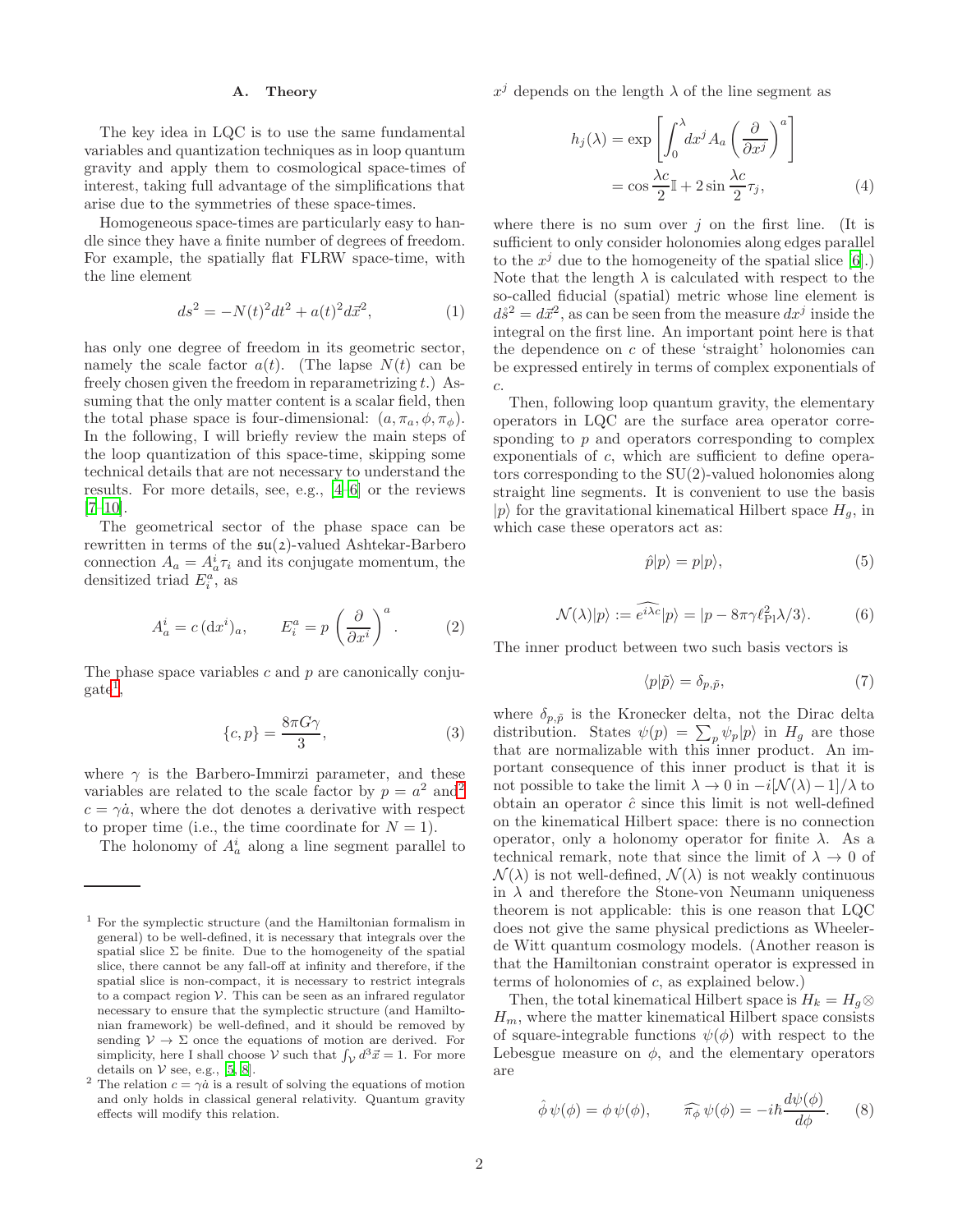The classical dynamics are generated by the Hamiltonian constraint

<span id="page-2-0"></span>
$$
\mathcal{C}_H = \int \left[ N \mathcal{H} + N^a \mathcal{H}_a + \Lambda^i \mathcal{G}_i \right] \approx 0, \tag{9}
$$

and due to the gauge-fixing chosen in [\(1\)](#page-1-3) and [\(2\)](#page-1-4), the diffeomorphism constraint  $\mathcal{H}_a$  and the Gauss constraint  $\mathcal{G}_i$ are already automatically satisfied. The ' $\approx 0$ ' in [\(9\)](#page-2-0) denotes that  $C_H$  is a constraint and must vanish for physical solutions. Furthermore, since the integral over a homogeneous spatial manifold is trivial, this gives  $C_H = N \mathcal{H}$ where the scalar constraint  $H$ , for a spatially flat FLRW space-time with a massless scalar field, is simply

$$
\mathcal{H} = -\frac{E_i^a E_j^b}{8\pi \gamma^2 G \sqrt{q}} \epsilon^{ij}{}_k F_{ab}{}^k + \frac{\pi_\phi^2}{2\sqrt{q}},\tag{10}
$$

where  $F_{ab}{}^k = 2\partial_{[a}A^k_{b]} + \epsilon_{ij}{}^k A^i_a A^j_b$  is the field strength of the connection  $A_a^i$  and  $q = |p|^3$  is the determinant of the spatial metric.

To define an operator corresponding to the Hamiltonian constraint, it is necessary to first define an operator corresponding to  $F_{ab}^k$ . (Operators corresponding to  $E_i^a \sim p$  and  $\pi_\phi$  are already defined<sup>[3](#page-2-1)</sup>.) This is nontrivial since there only exist operators corresponding to holonomies of  $A_a^i$ , but not to  $A_a^i$  itself. However, there is a simple and natural solution: use Wilson loops to define the field strength, i.e., by taking the holonomy of  $A_a^i$ around a small closed loop. In standard quantum field theory, one would take the limit of the area of the loop going to zero.

However, this limit cannot be taken in LQC since  $\lim_{\lambda\to 0} \mathcal{N}(\lambda)$  does not exist. In fact, it is not natural to take this limit in LQC, for the reason that LQC is based on loop quantum gravity where the spectrum of the area operator is discrete with a minimum non-zero eigenvalue  $\Delta \ell_{\rm Pl}^2$  (with  $\Delta = 4\sqrt{3}\pi\gamma$ ), and therefore the limit Area  $\rightarrow 0$  does not exist in LQG either.

Instead, it is more natural to construct the field strength operator by taking the holonomy of  $A_a^i$  around the minimal loop possible according to loop quantum gravity, i.e., by setting the physical area of the loop to

$$
\frac{\widehat{1}}{p} |p\rangle = \begin{cases} 0 & \text{if } p = 0, \\ \frac{1}{p} |p\rangle & \text{otherwise.} \end{cases}
$$

 $\Delta \ell_{\rm Pl}^2$ :

<span id="page-2-2"></span>
$$
\hat{F}_{ab}{}^{k} = 2 \operatorname{Tr} \left[ \frac{h_{j}^{-1}(\bar{\mu})h_{i}^{-1}(\bar{\mu})h_{j}(\bar{\mu})h_{i}(\bar{\mu})}{\bar{\mu}^{2}} \tau^{k} \right] (dx^{i})_{a} (dx^{j})_{b}
$$
\n
$$
= \frac{\sin^{2} \left( \sqrt{\Delta \ell_{\text{Pl}}^{2}/|p|} c \right)}{\Delta \ell_{\text{Pl}}^{2}/|p|} \epsilon_{ij}{}^{k} (dx^{i})_{a} (dx^{j})_{b}.
$$
\n(11)

Note that the length  $\lambda$  in [\(6\)](#page-1-5) is measured with respect to the fiducial metric, and the area  $\Delta \ell_{\rm Pl}^2$  encircled by the holonomy is a physical area evaluated with respect to the metric [\(1\)](#page-1-3). For this reason, it is necessary to set the length of each holonomy to be  $\bar{\mu} = \sqrt{\Delta \ell_{\rm Pl}^2/|\bar{p}|}$  to ensure that the physical length of each side of the square is  $\sqrt{\Delta} \ell_{\text{Pl}}$ , as required.

The last step is to define the action of complex exponentials of  $\bar{\mu}c$  on the kinematical Hilbert space; since  $\bar{\mu}$ depends on  $p$ , the action is not the same as the operator [\(6\)](#page-1-5). The action of this new operator follows from the fact that the quantity canonically conjugate to  $b = \bar{\mu}c$  is  $V = \text{sgn}(p)|p|^{3/2}$  (with  $\{b, V\} = 4\pi \gamma \sqrt{\Delta G} \ell_{\text{Pl}}$ ), and so

$$
\widehat{e^{\pm ib}}|V\rangle = |V \mp 4\pi\gamma\sqrt{\Delta}G\ell_{\rm Pl}\rangle, \tag{12}
$$

where  $|V\rangle$  denotes the basis vectors in the volume representation (which is just a relabeling of the area representation basis vectors  $|p\rangle$ ).

Then, given the definition of the field strength operator [\(11\)](#page-2-2) the Hamiltonian constraint operator, for a given choice of the lapse  $N$ , follows. The exact action of the Hamiltonian constraint depends on a number of choices, including factor-ordering choices, the choice of the lapse, and the definition of inverse triad operators. However, no matter what choices are made, the action of the Hamiltonian constraint operator on states in the physical Hilbert space (i.e., the states annihilated by the Hamiltonian constraint operator,  $\hat{C}_H \Psi = 0$ ) has the following form:

<span id="page-2-3"></span>
$$
-\hbar^2 \partial_{\phi}^2 \Psi(V,\phi) = C_{V+} \Psi(V_+,\phi) + C_0 \Psi(V,\phi)
$$
  
+ 
$$
C_{V-} \Psi(V_-,\phi), \qquad (13)
$$

where  $V_{\pm} = V \pm 8\pi \gamma \sqrt{\Delta} G \ell_{\text{Pl}}$  and the exact form of the  $C_V$  terms depends on the quantization ambiguities. This operator is essentially self-adjoint [\[12](#page-15-10)]. The explicit form of the  $C_V$  is not particularly illuminating; for specific expressions of the  $C_V$  given some specific choices for the factor-ordering, the lapse, and the inverse triad operators, see, e.g., [\[5](#page-15-4), [13,](#page-15-11) [14\]](#page-15-12).

Rather, the main points are that the quantum equation of motion  $(13)$ : (i) is a difference equation in V rather than a differential equation, this is a consequence of the discrete nature of quantum geometry in LQG, and (ii) gives the evolution of the quantum cosmology wave function in a relational sense, where the scalar field  $\phi$  acts as a relational clock. Thus, the main (Dirac) observable of interest is the volume V evaluated at an instant of relational time  $\phi_o$ .

<span id="page-2-1"></span><sup>3</sup> It is also necessary to define inverse triad operators since the state  $|p = 0\rangle \in H_q$  is an eigenstate of  $\hat{p}$  with eigenvalue zero. There is considerable ambiguity in the choice of inverse triad operators, but in non-compact spaces all known inverse triad operators in LQC tend to the trivial inverse triad operator

in the limit that the fiducial cell is removed [\[11\]](#page-15-9). Therefore, all known inverse triad operators in LQC can only have a nontrivial effect in compact spaces, and even in that case their effect is small so long as the spatial volume of the space-time at the bounce point is large compared to  $\ell_{\rm Pl}^3$  (which it typically is).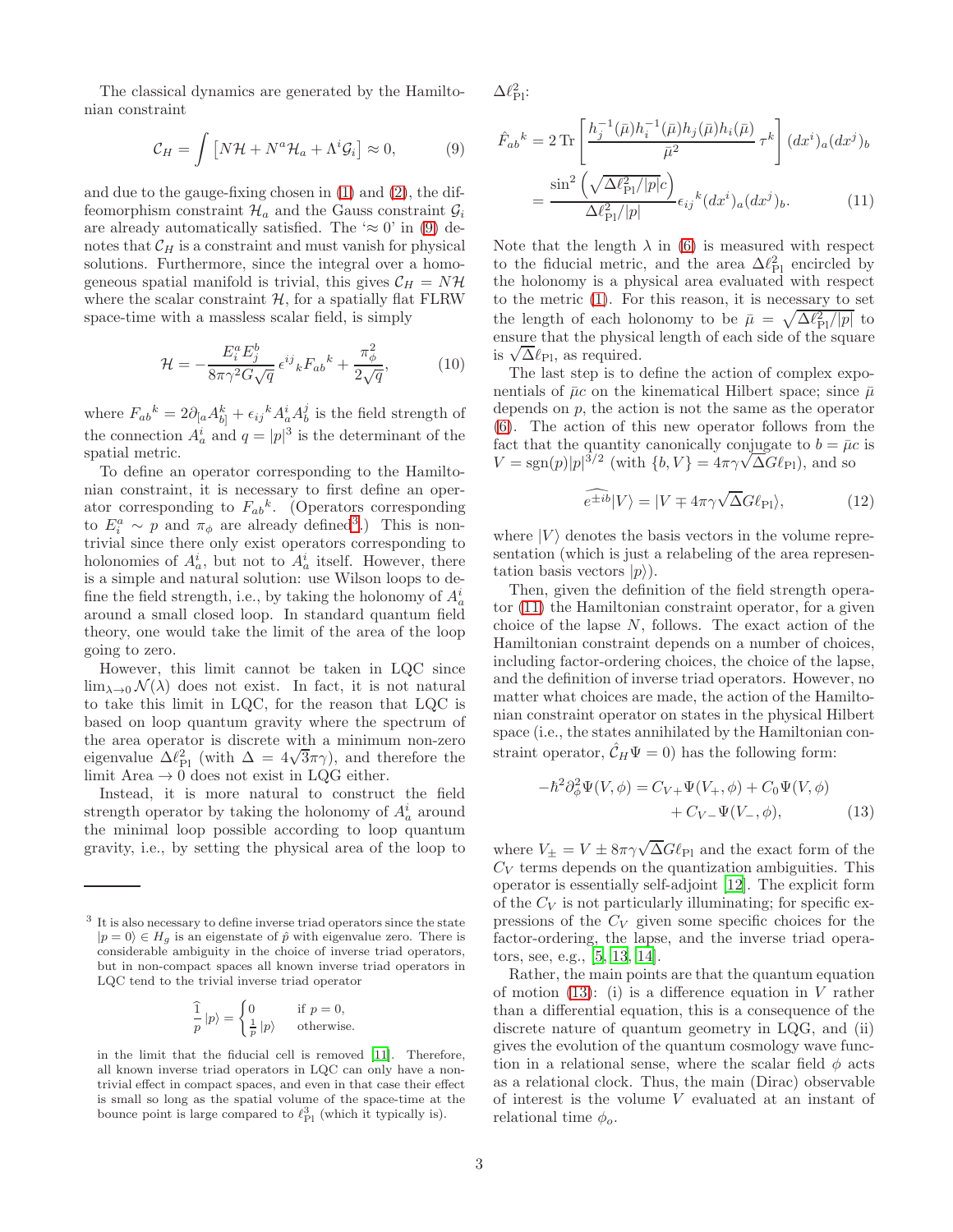# <span id="page-3-0"></span>B. Results and Predictions

To recap, in the LQC of the spatially flat FLRW spacetime with a massless scalar field  $\phi$ , the wave function is usually studied in the representation  $\Psi(V, \phi)$ , where  $V = a^3$ , and in addition the scalar field  $\phi$  can act as a relational clock with respect to which the wave function is evolved.

The quantum dynamics of LQC can be studied by choosing an initial state  $\Psi(V, \phi_o)$  at some instant  $\phi_o$ of relational time and numerically evolving it using the LQC Hamiltonian constraint operator [\(13\)](#page-2-3). This was first done for initial states sharply peaked around a classical solution to the Friedmann equations at a sufficiently small energy density so that quantum gravity effects are initially negligible. The results of numerically solving [\(13\)](#page-2-3) for such initial conditions are the following [\[5](#page-15-4)]: (i) the wave function remains sharply peaked throughout the entire evolution, (ii) the wave packet follows the classical Friedmann trajectory very closely so long as the matter energy density remains small compared to the Planck scale, and (iii) when the matter energy density nears the Planck scale, the wave packet departs from the classical theory and bounces at a large but finite critical energy density of the matter field  $\rho_c \sim \rho_{\text{Pl}}$ . Once the energy density decreases sufficiently far below the Planck scale, then the wave packet recommences to follow a classical Friedmann trajectory once more.

While numerical studies first considered states that are sharply peaked around classical solutions, a number of more recent studies have shown that a large class of widely spread states that do not have a nice semi-classical limit also bounce, with the same upper bound on the expectation value of the matter energy density (in fact, states with a large spread typically bounce at a lower expectation value of the energy density than sharply peaked states) [\[15](#page-15-13)[–17](#page-15-14)]. Furthermore, for a certain lapse and with certain factor-ordering choices, it is possible to obtain a Hamiltonian constraint operator which is exactly soluble, and in that case it can be shown analytically that the bounce is generic and that the energy density of the scalar field is bounded above by  $\rho_c$  [\[13\]](#page-15-11). Finally, the quantization ambiguities in the definition of the Hamiltonian constraint operator have also been studied numerically, with the result that the qualitative results, including the bounce and the upper bound on the energy density, hold for all possibilities considered in the literature [\[18\]](#page-15-15).

Thus, one of the most important results in LQC, applied to a spatially flat FLRW space-time with a massless scalar field, is that the big-bang and big-crunch singularities of the spatially flat FLRW space-time are generically resolved and are replaced by a bounce.

As mentioned above, if the state is sharply peaked at an initial moment of relational time  $\phi_o$  then it will remain sharply peaked throughout its evolution. In other words, if quantum fluctuations are initially small then they remain small—this is due to the global observables of interest in quantum cosmology like the total spatial

volume being heavy degrees of freedom where quantum fluctuations do not grow significantly [\[19\]](#page-15-16). In this case, since  $\langle \mathcal{O}^2 \rangle \approx \langle \mathcal{O} \rangle^2$  for any observable  $\mathcal{O}$ , it is sufficient to study the dynamics of the expectation values of the observables of interest. This gives the effective Friedmann equations of LQC [\[5](#page-15-4), [20](#page-15-17)]

<span id="page-3-1"></span>
$$
H^2 = \frac{8\pi G}{3}\rho \left(1 - \frac{\rho}{\rho_c}\right),\tag{14}
$$

$$
\dot{H} = -4\pi G(\rho + P) \left(1 - \frac{2\rho}{\rho_c}\right),\tag{15}
$$

<span id="page-3-2"></span>
$$
\dot{\rho} + 3H(\rho + P) = 0,\tag{16}
$$

where  $H = \dot{a}/a$  is the Hubble rate,  $\rho$  and P denote the energy density and the pressure of the matter field respectively,  $\rho_c \sim \rho_{\rm Pl}$  is the critical energy density of LQC, and dots denote derivatives with respect to proper time.

From these equations, it is clear that there is a bounce when  $\rho = \rho_c$ , and also that quantum gravity effects are negligible when  $\rho \ll \rho_c$ . Furthermore, while the equations of motion for the gravitational degrees of freedom are modified by quantum gravity corrections, the continuity equation for the matter field remains unchanged: LQC effects only arise in the geometrical sector of the theory.

Finally, from these effective equations another important point is made clear: quantum gravity effects, for sharply-peaked states in LQC, become important when the energy density (equivalently, when the space-time curvature) approaches the Planck scale. Note that the spatial volume of the space-time may be (and typically will be) very large compared to the Planck scale when the bounce occurs. (In fact, it will be infinite for noncompact spaces.) Therefore, the relevant length scale that determines the amplitude of LQC effects is the radius of the space-time curvature, not the radius of the spatial volume. (In the case that the spatial volume nears  $\ell_{\text{Pl}}^3$ , then quantum fluctuations will become important and generate additional quantum gravity effects. However, this should not be confused with the LQC effects that cause the bounce.)

So far, I have reviewed the results of LQC as applied to the spatially flat FLRW space-time with a massless scalar field. Many other homogeneous space-times have also been studied in LQC, including: the closed and open FLRW space-times [\[21](#page-15-18)[–23\]](#page-15-19) the Bianchi type I, type II and type IX space-times [\[24](#page-15-20)[–26\]](#page-15-21), and the Kantowski-Sachs space-time [\[27](#page-15-22), [28](#page-15-23)] (which corresponds to the interiour of a Schwarzschild black hole). Different matter fields have also been studied, namely Maxwell fields [\[29](#page-15-24)] and inflationary fields [\[30](#page-15-25)], and it has also been shown how to include either a positive or a negative cosmological constant [\[31](#page-15-26)[–33\]](#page-15-27).

In all of these cases, the big-bang and big-crunch singularities are resolved by quantum gravity effects. Furthermore, for FLRW space-times a numerical analysis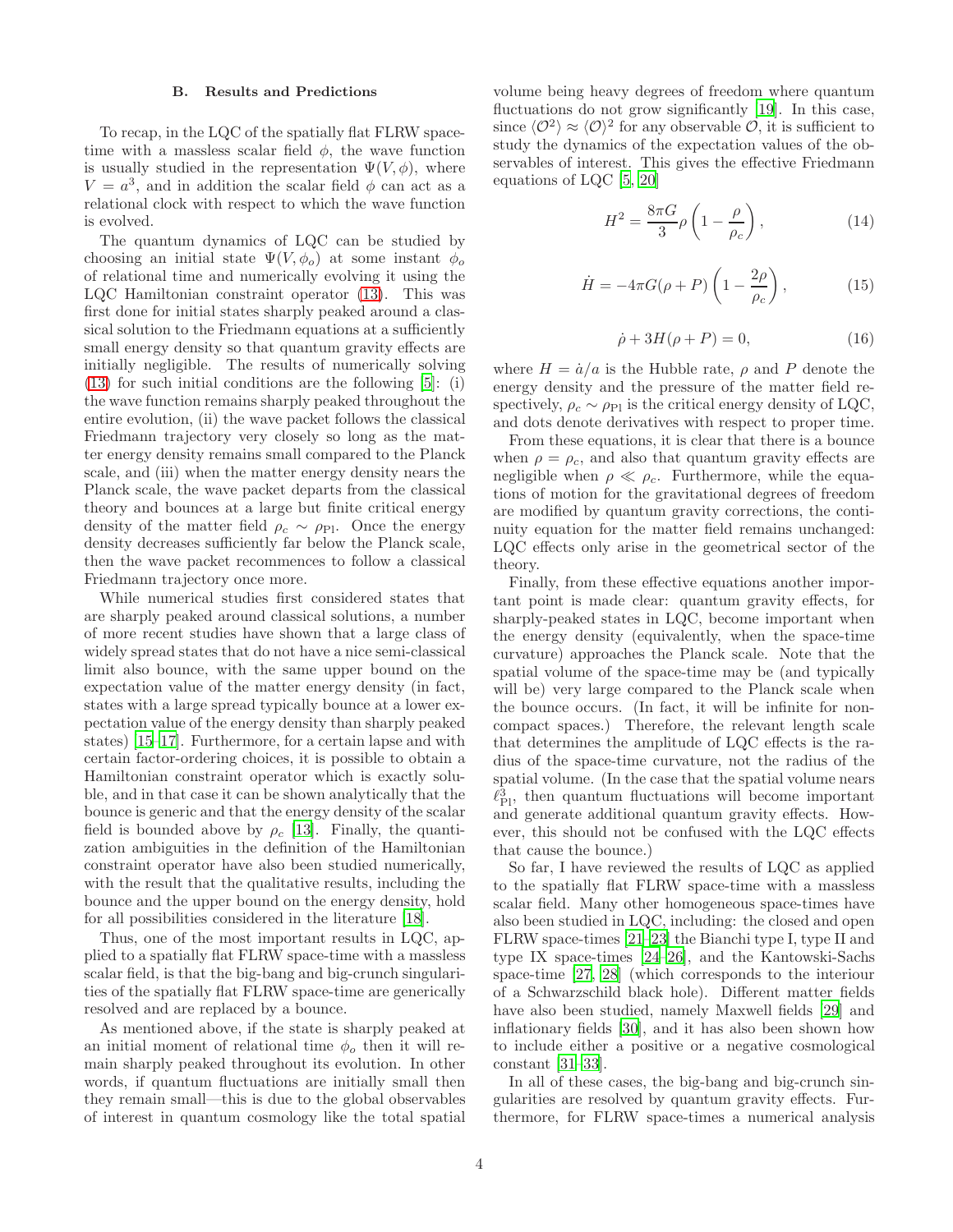of the quantum dynamics shows that sharply peaked states bounce at  $\rho_c$  and there again exist effective Friedmann equations that provide an excellent approximation to the full quantum dynamics of sharply peaked states [\[21](#page-15-18)[–23,](#page-15-19) [29](#page-15-24)[–33\]](#page-15-27).

For the Bianchi and Kantowski-Sachs space-times, the Hamiltonian constraint operator is significantly more complicated and has not yet been solved numerically. Nonetheless, there exist effective equations for the Bianchi and Kantowski-Sachs space-times as well, and analytic and numerical studies of the effective equations find that a Planck-scale bounce replaces the classical bigbang singularity in these space-times also [\[11,](#page-15-9) [34](#page-15-28)[–39\]](#page-16-0). (Note that the observables of interest in Bianchi spacetimes are global observables, and therefore they are heavy degrees of freedom so long as all three  $p_i \sim a_j a_k$  remain much larger than  $\ell_{\text{Pl}}^2$ . As a result, quantum fluctuations will not play an important role in states where the fluctuations are initially small and  $p_i \gg \ell_{\rm Pl}^2$  at all times, and then for these states the effective equations will provide a good approximation to the full quantum dynamics [\[19\]](#page-15-16).)

Furthermore, the effective equations also show that for sharply-peaked states of FLRW, Bianchi type I and Kantowski-Sachs space-times all strong singularities are resolved by quantum gravity effects [\[40](#page-16-1)[–43\]](#page-16-2).

Finally, while there are a number of quantization ambiguities in LQC, the main results—namely, the generic bounce and the reliability of the effective equations for initially sharply peaked states—are robust and are not affected by factor-ordering choices [\[18\]](#page-15-15), changes in the definition of the field strength operator [\[11](#page-15-9), [44\]](#page-16-3), and even changes in the elementary variables: similar results are obtained if one uses self-dual variables rather than the Ashtekar-Barbero variables [\[45](#page-16-4)[–47](#page-16-5)].

# <span id="page-4-0"></span>III. THREE APPROACHES TO COSMOLOGICAL PERTURBATION THEORY

There are three main approaches to cosmological perturbation theory that have been developed in LQC: effective constraints, hybrid quantization, and separate universes. In each case, the goal is to determine LQC effects on linear cosmological perturbations on a spatially flat FLRW background space-time, typically with a scalar field  $\phi$  as the matter content.

Specifically, in general relativity it is the Mukhanov-Sasaki equation that determines the dynamics of scalar perturbations [\[48](#page-16-6)],

<span id="page-4-1"></span>
$$
v_k'' + k^2 v_k - \frac{z_s''}{z_s} v_k = 0,
$$
\n(17)

where the  $k^{th}$  Fourier mode of the Mukhanov-Sasaki variable is related to the co-moving curvature perturbation  $\mathcal R$ by  $v_k = z_s \mathcal{R}_k$  and  $z_s = a\phi/H$  is a function that depends on the background evolution. Primes denote derivatives with respect to conformal time  $\eta$ , i.e., the time coordinate when  $N = a$ . (For completeness, the equation of motion

for the tensor perturbations  $h_k$  is obtained by replacing  $v_k$  by  $\mu_k = ah_k$  and  $z_s$  by a in [\(17\)](#page-4-1).) The main aim of each of the three approaches to cosmological perturbation theory in LQC is to determine what modifications due to LQC, if any, should appear in these equations of motion for cosmological perturbations, and then use these results to calculate observational consequences of LQC effects.

The three frameworks handle cosmological perturbations in different ways. The effective constraint approach is based on effective equations, but without constructing or knowing the underlying quantum theory. On the other hand, the hybrid quantization approach is based on a well-defined quantum theory, with a loop quantization for the background variables and a Fock quantization for the perturbative degrees of freedom. Finally, the separate universe approach gives a loop quantization of both the background and long-wavelength scalar perturbations, but ignores short-wavelength perturbations. It remains to extend these results to higher order in perturbation theory to calculate LQC effects on non-Gaussianities, and also to study perturbations on a spatially curved and/or anisotropic background space-time.

In this section I will briefly review these three approaches, focusing on their conceptual underpinnings and main results, and pointing out the assumptions underlying each. For a more detailed introduction of these approaches to cosmological perturbation theory in LQC, see the reviews [\[49](#page-16-7)[–51\]](#page-16-8). For predictions derived from these frameworks, see Sec. [IV.](#page-8-0)

It is important to state that none of these approaches is as robust as LQC for homogeneous space-times. It is still not known how to fully extend the results reviewed in Sec. [II A](#page-1-0) to allow for inhomogeneities. Indeed, the three frameworks developed so far all avoid (in different ways) the difficult problem of performing a loop quantization of all degrees of freedom in an inhomogeneous space-time.

#### A. Effective Constraints

From a phenomenological perspective, the effective constraint approach is in large part motivated by the high accuracy of the LQC effective Friedmann equations describing the full quantum dynamics of homogeneous space-times, even at the bounce point, for states with small quantum fluctuations. The hope here is that similar effective equations will exist and be equally accurate for cosmological perturbations as well, for example an LQC effective Mukhanov-Sasaki equation.

The challenge is to find the correct effective equations without knowing the underlying quantum theory. The procedure followed in this approach is to take the classical scalar and diffeomorphism constraints of general relativity in Ashtekar-Barbero variables (typically the Gauss constraint is gauge-fixed, as in homogeneous LQC) for the spatially flat FLRW space-time with linear perturbations, and then allow for a large class of possible modifica-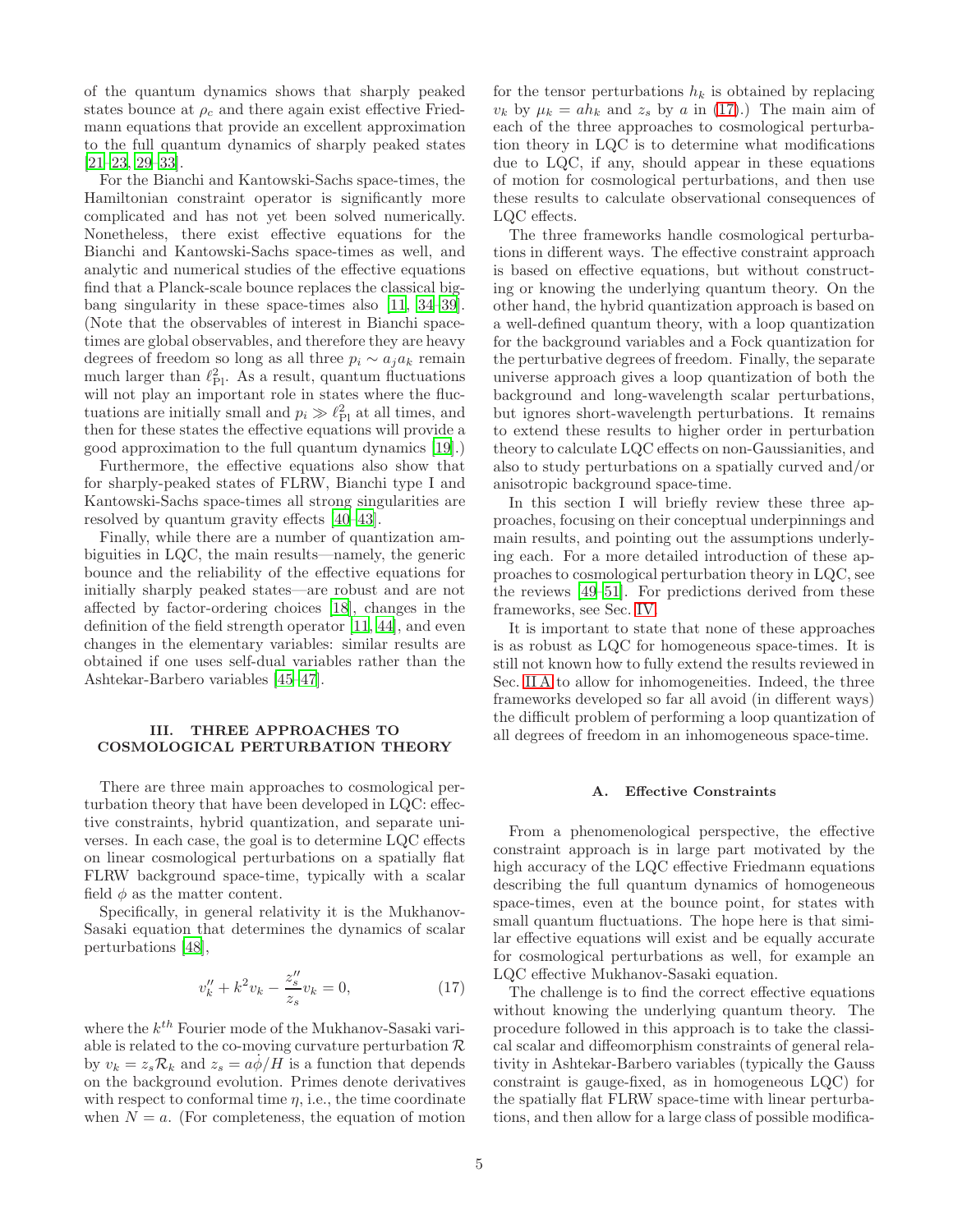tions motivated by LQC—typically holonomy or inverse triad effects.

Schematically, for the case of holonomy corrections, each time the connection variable c or its perturbation  $\delta c$ appears in one of the constraints, it is replaced by some function  $f_i(c)$  or  $g_i(\delta c)$  which is meant to encode the effects due to holonomy corrections in LQC (with these functions potentially different for each appearance of c or  $\delta c$  in the classical constraints). Similarly, for inverse triad corrections, each time an inverse power of  $p = a^2$ appears in the classical constraints, it is replaced by some function  $h_i(p)$ , which is meant to encode inverse triad effects from the quantum theory. Of course, in order to recover general relativity in the classical limit, it is necessary to require that  $f_i(c) \to c$  and  $g_i(\delta c) \to \delta c$  when the curvature is small and  $h_i(p) \to p^{-1}$  when p is large.

Nonetheless, there is clearly a great deal of freedom in the choices of the 'correction' functions. However, an important condition—necessary to obtain a consistent theory—is that the constraints have an anomalyfree Poisson algebra. It turns out that this requirement strongly restricts the form that these correction functions can take. (Note that the form of the constraint algebra may change. What is important is that the constraint algebra closes, not that it have a specific form. In fact, in LQC the constraint algebra will typically be modified by holonomy or inverse triad corrections.)

This was first done for inverse triad corrections in the limit that the corrections be small and that there exist a perturbative expansion for them [\[52](#page-16-9)[–54\]](#page-16-10). In this case, the anomaly-free condition strongly restricts the possible forms of LQC inverse triad effects on the dynamics of scalar and tensor perturbations in the effective constraint formalism.

Holonomy corrections were considered next. Holonomy corrections are particularly important in LQC, since the occurrence of the bounce in homogeneous LQC is entirely due to holonomy corrections. Interestingly, given some reasonable assumptions on the form of the correction functions, the equations of motion for cosmological perturbations with holonomy corrections are uniquely determined by the requirement that the constraint algebra be free of quantum anomalies [\[55,](#page-16-11) [56\]](#page-16-12). Furthermore, for holonomy corrections the modifications to the equations of motion for cosmological perturbations are particularly simple. For scalar perturbations, the LQC effective Mukhanov-Sasaki equation with holonomy corrections is  $\vert 55 \vert$ 

<span id="page-5-0"></span>
$$
v_k'' + \left(1 - \frac{2\rho}{\rho_c}\right)k^2 v_k - \frac{z_s''}{z_s}v_k = 0, \tag{18}
$$

and for tensor perturbations, holonomy corrections are captured by the effective equation [\[56\]](#page-16-12)

<span id="page-5-1"></span>
$$
\tilde{\mu}_k'' + \left(1 - \frac{2\rho}{\rho_c}\right) k^2 \tilde{\mu}_k - \frac{z_t''}{z_t} \tilde{\mu}_k = 0, \tag{19}
$$

where  $\tilde{\mu}_k$  is related to the tensor perturbation  $h_k$  by  $\tilde{\mu}_k =$  $z_t h_k$  and  $z_t = a/\sqrt{1 - 2\rho/\rho_c}$ .

These equations can be used to quantitatively study quantum gravity effects in the early universe on cosmological perturbations and hence on structure formation.

Building on these results, it has also been shown that holonomy and inverse triad effects can be included simulataneously in the effective framework [\[57\]](#page-16-13), and a discussion on how gauge transformations are affected by modifications to the classical constraints can be found in [\[58\]](#page-16-14).

In addition, the specific form of the constraint algebra when including holonomy corrections has lead to some interesting speculation concerning a possible signature change around the bounce point in LQC. At this time, more work is needed to determine whether this interpretation of the constraint algebra is correct or not. I will return to this question in more detail later in Sec. [VI C](#page-13-0) as it is, in my opinion, one of the important open problems in LQC.

However, the effective equations [\(18\)](#page-5-0) and [\(19\)](#page-5-1) have an important drawback in that they ignore quantum fluctuations. (The effective framework can be extended to allow for quantum fluctuations by including higher order moments in the observables [\[59](#page-16-15)], but this extension has not yet been done for perturbations.) This is not a problem if one is interested in the dynamics of heavy degrees of freedom, but quantum fluctuations cannot be ignored when considering light degrees of freedom. A simple calculation shows that quantum fluctuations are expected to become important and cannot be ignored when the physical wavelength of the perturbation modes of interest is of the order of  $\ell_{\text{Pl}}$  [\[19\]](#page-15-16). Therefore, this suggests that the effective constraint approach reviewed here is a good approximation for long-wavelength modes (as compared to  $\ell_{\text{Pl}}$ , but will likely fail when applied to modes with a wavelength shorter than  $\ell_{\text{Pl}}$ .

In other words, there is a trans-Planckian problem in the effective constraint approach to perturbations in LQC: this approach cannot be used to study perturbations whose wavelength is shorter than the Planck length. For this reason, it is not surprising that when these equations of motion are used to evolve trans-Planckian modes through the bounce, the result is a power spectrum that is ruled out by observations (even if the bounce is followed by an inflationary epoch) [\[60](#page-16-16)]. This is simply the consequence of using the equations of motion [\(18\)](#page-5-0) and [\(19\)](#page-5-1) outside of their regime of validity.

Nonetheless, despite the effective constraint approach breaking down whenever quantum fluctuations become important (and in particular for trans-Planckian modes), the equations motion are expected to hold in many settings of cosmological interest and may give important insights into quantum gravity effects in the early universe.

### B. Hybrid Quantization

The second framework to be developed for cosmological perturbation theory in LQC goes by the names of hybrid quantization [\[61](#page-16-17)[–64\]](#page-16-18) and the dressed metric frame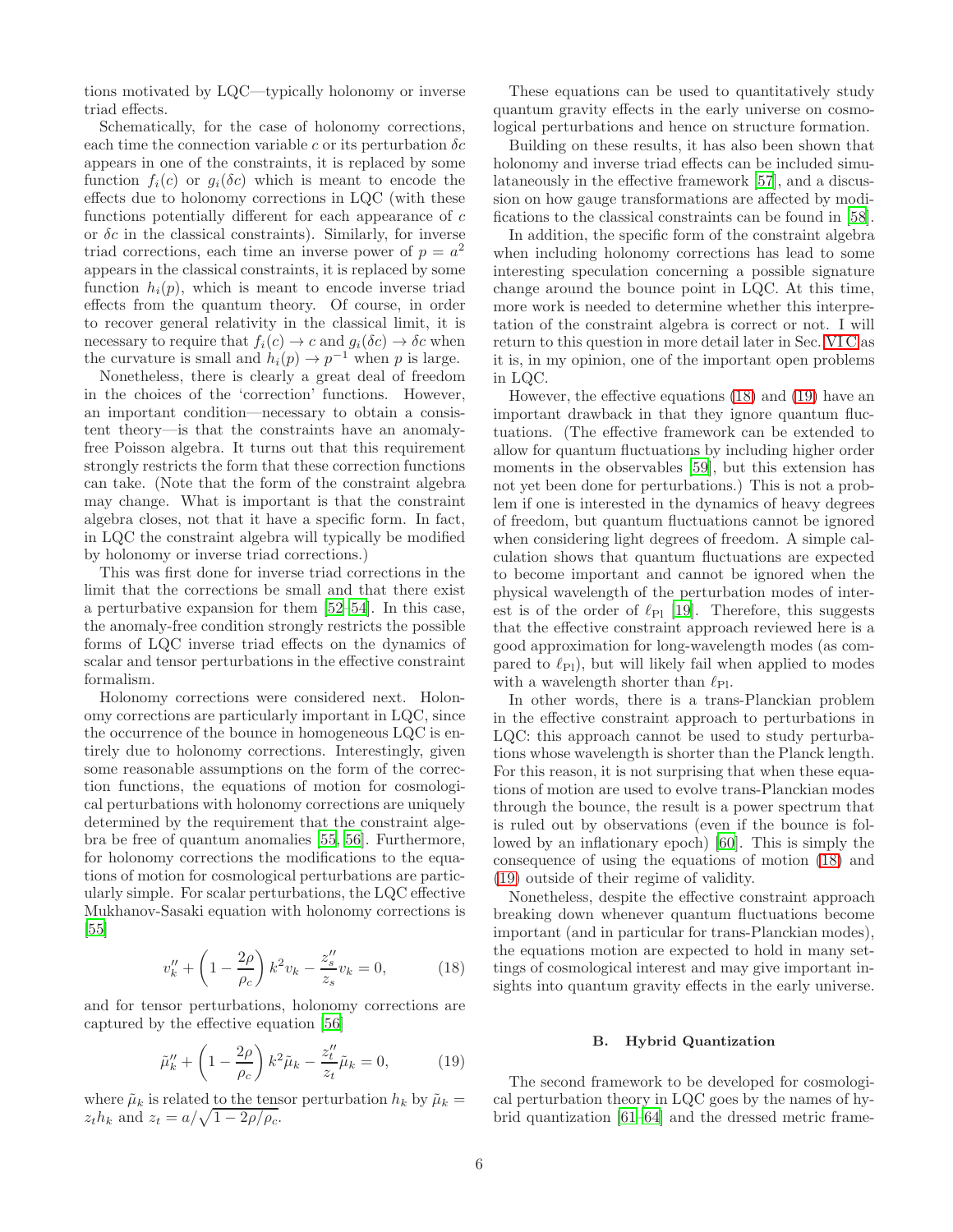work [\[65](#page-16-19)[–67\]](#page-16-20). While there are some differences between these two approaches, the basic idea is the same and the differences are negligible at a phenomenological level when considering small perturbations [\[68\]](#page-16-21). For these reasons, these two approaches will be considered together here.

The idea underpinning the hybrid quantization is to treat the background and perturbative degrees of freedom differently, namely by performing a loop quantization of the FLRW background and a Fock quantization of the perturbative degrees of freedom. This builds on earlier studies of both the Gowdy space-time in LQC [\[69](#page-16-22)[–72\]](#page-17-0) (which can be viewed as gravitational wave inhomogeneities in one spatial dimension on a Bianchi I background) and also of a test (inhomogeneous) scalar field on an LQC background [\[73](#page-17-1)], where this type of hybrid quantization was first developed.

Thus, the basic assumption of the hybrid quantization approach to cosmological perturbation theory is that a Fock quantization is appropriate for the perturbations. While quantum gravity effects are known to be important for the background FLRW space-time in LQC, it is assumed that these quantum gravity effects do not directly modify the quantum equations of motion for the perturbations; instead, quantum gravity effects present in the background space-time percolate to the perturbations through their equations of motion which depend on the dynamics of the background space-time. Note that quantum fluctuations, which are expected to be important for trans-Planckian modes, are fully included in the Fock quantization.

While this approximation may initially appear quite drastic, lessons from homogeneous LQC suggest that it is reasonable. Specifically, for sharply-peaked states in homogeneous LQC, quantum gravity effects only become important when the energy density of the matter field (or in the anisotropies) becomes comparable to the Planck scale (so long as the spatial volume remains much larger than  $\ell_{\text{Pl}}^3$ , which it typically is, even at the bounce). Therefore, if the energy density in the perturbations always remains small compared to the Planck scale (and it does if the perturbations remain linear, this has been checked explicitly in inflationary models [\[66\]](#page-16-23)) then quantum gravity effects acting directly on the perturbations may indeed be negligible.

Also, in the hybrid quantization it is assumed that perturbations can have an arbitrarily short wavelength: there is no wavelength cut-off for the cosmological perturbations. At this time, it is not yet clear if this assumption is justified. A minimal wavelength for perturbations might be expected if there is a minimal non-zero eigenvalue of the length operator in loop quantum gravity, while if there is no minimal non-zero eigenvalue (i.e., if there exist eigenvalues arbitrarily close to 0) then no length cutoff should exist. However, since the (discrete) spectrum of the length operator is unknown due to its complexity [\[74](#page-17-2)[–76\]](#page-17-3), this question remains unanswered for now. Thus, in the hybrid quantization approach

to cosmological perturbation theory in LQC, the trans-Planckian problem is not directly addressed but rather is avoided by assuming that perturbations can have an arbitrarily small wavelength.

The hybrid quantization gives a fully quantum treatment of cosmological perturbations in LQC, a quantum field theory on a quantum background, unlike the effective constraint framework. Furthermore, an important result is that the quantum dynamics of the perturbations only depend on a small number of the quantum properties of the background. In fact, the dependence is so simple that the full quantum dynamics of the perturbations can be rewritten as a quantum field theory on a 'dressed' background space-time, where the dressing contains the information of the few quantum properties of the background that affect the dynamics of the perturbations [\[65](#page-16-19), [66\]](#page-16-23). To be specific, the quantum equations of motion for scalar perturbations in the dressed metric framework are [\[66\]](#page-16-23)

<span id="page-6-0"></span>
$$
\hat{\mathcal{Q}}_k'' + 2\frac{\tilde{a}'}{\tilde{a}}\hat{\mathcal{Q}}_k' + \left(k^2 + \frac{\tilde{a}''}{\tilde{a}} - \frac{\tilde{u}''}{\tilde{u}}\right)\hat{\mathcal{Q}}_k = 0,\tag{20}
$$

where  $Q = v/a = z_s R/a$  and  $u = a\sqrt{3(1 + w_{eff})/8\pi G}$ , with  $w_{eff} = [\dot{\phi}^2/2 - V(\phi)]/[\dot{\phi}^2/2 + V(\phi)]$  the (timedependent) effective equation of state of the scalar field, and

$$
\tilde{a}^4 = \frac{\langle \hat{H}_o^{-1/2} \hat{a}^4 \hat{H}_o^{-1/2} \rangle}{\langle H_o^{-1} \rangle},\tag{21}
$$

$$
\tilde{u} = \frac{\langle \hat{H}_o^{-1/2} \hat{a}^2 \hat{u} \hat{a}^2 \hat{H}_o^{-1/2} \rangle}{\langle \hat{H}_o^{-1/2} \hat{a}^4 \hat{H}_o^{-1/2} \rangle},
$$
\n(22)

encode the expectation values of the scale factor and u as well as some information about quantum fluctuations in the scale factor. Here  $\hat{H}_o$  is the positive frequency LQC Hamiltonian for the background degrees of freedom with respect to the relational time variable  $\phi$  or, in other words,  $H<sub>o</sub>$  is the negative square root of the operator acting on  $\Psi(V, \phi)$  in the right-hand side of [\(13\)](#page-2-3).

A technical point here is that, as explained above, the equation of motion [\(20\)](#page-6-0) follows from a Fock quantization of the Hamiltonian for the perturbations, and this Hamiltonian of course comes from classical general relativity. However, the function  $z_s$  appearing in the Hamiltonian as  $z_s''/z_s$  is not uniquely determined classically, since the Friedmann equations (of general relativity) can be freely used to rewrite  $z_s$  in different equivalent forms. Since initial conditions are typically imposed at the bounce point in the hybrid quantization approach (as shall be discussed shortly), in this case the usual function  $z_s = a\dot{\phi}/H$  is problematic since it diverges at the bounce where  $H = 0$ . Classically, the function  $u = a\sqrt{3(1 + w_{eff})/8\pi G}$  is equivalent to  $z_s$  by the scalar constraint of the background space-time (which is equivalent to the classical Friedmann equation), and is better suited to the hybrid quantization framework since it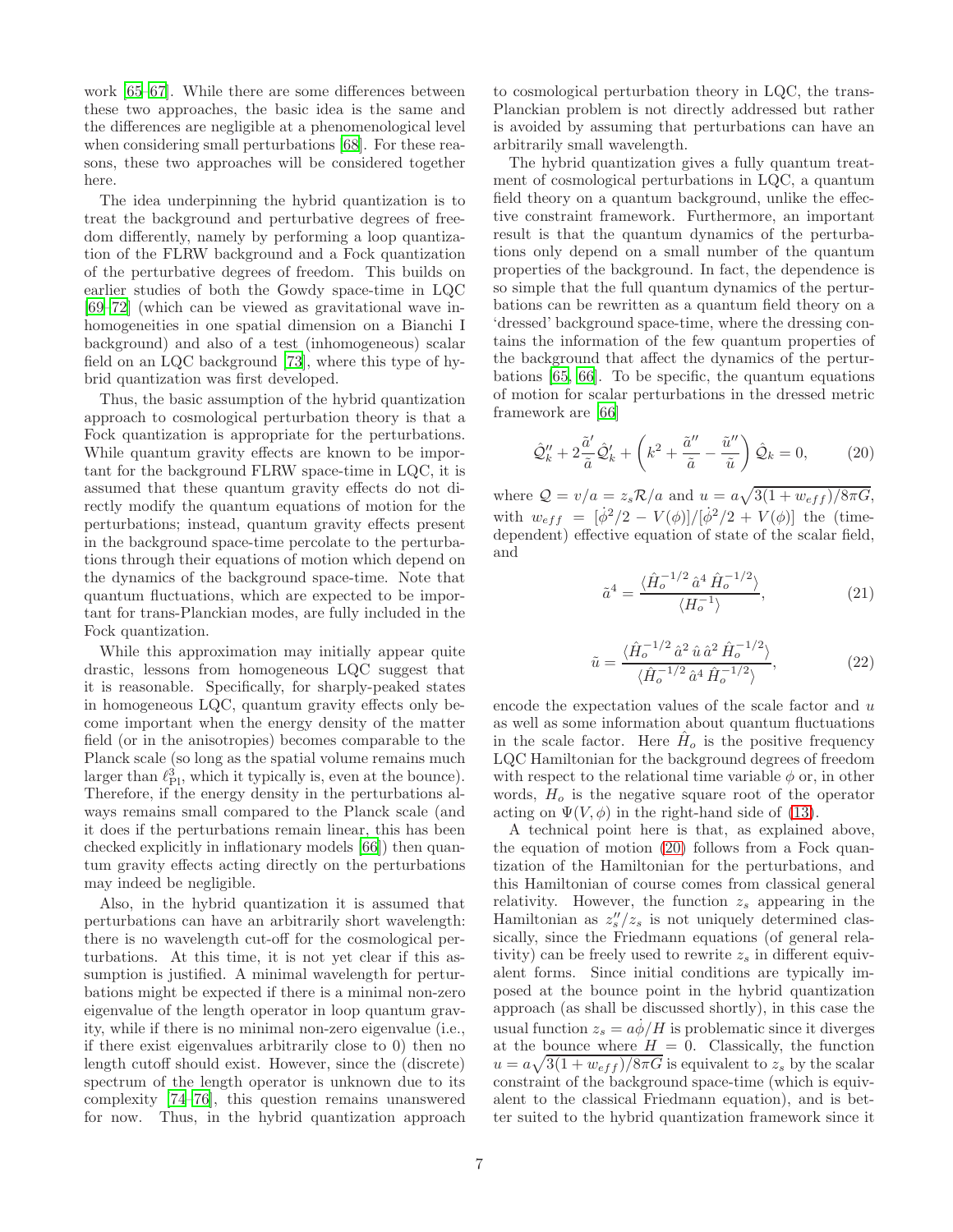doesn't diverge at the bounce point. For this reason  $u$ is typically used in the dressed metric approach, as can be seen in [\(20\)](#page-6-0). However, u and  $z_s$  are not equivalent in LQC since the effective Friedmann equation [\(14\)](#page-3-1) is modified by LQC effects, and it is not known whether using  $u$  instead of  $z_s$  could lead to substantially different predictions or not.

The equations of motion for the tensor modes  $\hat{h}_k$  are obtained simply by replacing  $\tilde{Q}$  by  $\tilde{h}$  and  $\tilde{u}$  by  $\tilde{a}$  in [\(20\)](#page-6-0) [\[65\]](#page-16-19). Importantly, due to the form of these quantum equations of motion, the well known standard techniques of quantum field theory on a curved space-time can be used; in particular, it is possible to define  $n<sup>th</sup>$ -order adiabatic states and renormalize observables of interest like the energy density of perturbations.

Finally, in this framework, quantum vacuum initial conditions are typically imposed at (or near) the bounce point, based on the following heuristic argument: the bounce is caused by gravity becoming repulsive at very high energy densities, and if this repulsive 'force' acts also on the perturbations it might be expected that perturbations would be smoothed out to be as 'small' as possible, hence justifying setting quantum vacuum initial conditions at the bounce point. Then, the perturbations can be evolved to late times using [\(20\)](#page-6-0) and its counterpart for tensor modes.

### C. Separate Universe Quantization

The third approach to cosmological perturbation theory in LQC is based on the separate universe approximation used in cosmology to study long-wavelength perturbations [\[77,](#page-17-4) [78\]](#page-17-5), where long-wavelength modes are those that satisfy  $z_s''/z_s \gg k^2$ .

Near the bounce, when LQC effects are important,  $z_s''/z_s \sim a^2 \ell_{\rm Pl}^{-2}$ , and therefore the restriction of the separate universe approximation to long-wavelength modes corresponds to, near the bounce, only considering sub-Planckian modes. So, the results in this section can safely be used, near the bounce, for sub-Planckian modes. (Once LQC effects are negligible, the Mukhanov-Sasaki equation [\(17\)](#page-4-1) of general relativity can safely be used for all, short- and long-wavelength, sub-Planckian modes.)

The separate universe framework can be adapted to LQC to provide a full loop quantization of both the background and long-wavelength scalar perturbations. The idea is simply to discretize a cosmological space-time with small perturbations into a lattice where each cell in the lattice is approximated to be homogeneous [\[51,](#page-16-8) [79](#page-17-6)[–82\]](#page-17-7). In the separate universe framework, the discretization is chosen such that only long-wavelength modes are included, and in this case interactions between neighbouring cells are negligible and can safely be ignored. Then, since each cell is homogeneous and uninteracting with other cells, a loop quantization is possible in each cell following the standard loop quantization techniques used on homogeneous space-times as reviewed in Sec. [II A.](#page-1-0)

This quantization is particularly simple for scalar perturbations in the longitudinal gauge in which case the line element is

<span id="page-7-0"></span>
$$
ds^{2} = \bar{N}^{2}(1+2\psi)dt^{2} + a^{2}(1-2\psi)d\vec{x}^{2}, \qquad (23)
$$

where  $\overline{N}$  is the background lapse and  $\psi$  encodes the scalar perturbations, assuming vanishing anisotropic stress in the matter field. The discretization of the space-time on a lattice gives cells that each have a local scale factor  $a_i = a(1-\psi_i)$ , and the long-wavelength perturbations are encoded in differences between the  $a_i$  of different cells.

Clearly, in each homogeneous cell the line element is that of a spatially flat FLRW space-time (although with an unusual form for the lapse). The loop quantization of the FLRW line element in each cell is straightforward and the result is a loop quantization of all of the degrees of freedom in the discretized version of [\(23\)](#page-7-0), namely both the background and the long-wavelength scalar perturbations [\[51\]](#page-16-8).

Then, if the wave functions in each cell are sharply peaked, effective equations can be used in each cell to approximate the dynamics. From these effective equations it is possible to extract the equations of motion for the background degrees of freedom, giving  $(14)$ – $(16)$  if  $N = 1$ , and the dynamics of the perturbations are given by [\[51\]](#page-16-8)

<span id="page-7-1"></span>
$$
v_k'' - \frac{z_s''}{z_s} v_k = 0.
$$
 (24)

Note that the form of  $z_s$  in this equation is the result of a derivation starting from the full loop quantization in the separate universe approximation. Thus, the separate universe approach suggests that  $z_s = a\dot{\phi}/H$  is the correct term that should show up in the LQC Mukhanov-Sasaki effective equation, not  $u = a\sqrt{3(1 + w_{eff})/8\pi G}$  as used in the dressed metric approach (although how much of a quantitative difference this may make is not clear).

It is important to keep in mind that the effective equation [\(24\)](#page-7-1) is extracted from the quantum theory and only holds when the wave function in each cell is sharply peaked. If quantum fluctuations are important, then this effective equation breaks down and it is necessary to instead use the full quantum equations of motion given in [\[51,](#page-16-8) [82\]](#page-17-7).

So far, the loop quantization in the separate universe approximation has only been completed for scalar perturbations in the longitudinal gauge [\[51](#page-16-8), [82\]](#page-17-7). In principle, it could be extended to tensor perturbations (as well as scalar perturbations in an arbitrary gauge) but then the line element would be significantly more complicated and the loop quantization of the space-time discretized on a lattice, while possible, will not be as simple as for [\(23\)](#page-7-0).

The separate universe approach to cosmological perturbation theory in LQC has the major advantage in that it is the only one that allows for a loop quantization of both background and perturbative degrees of freedom. However, it has a number of drawbacks as well: it is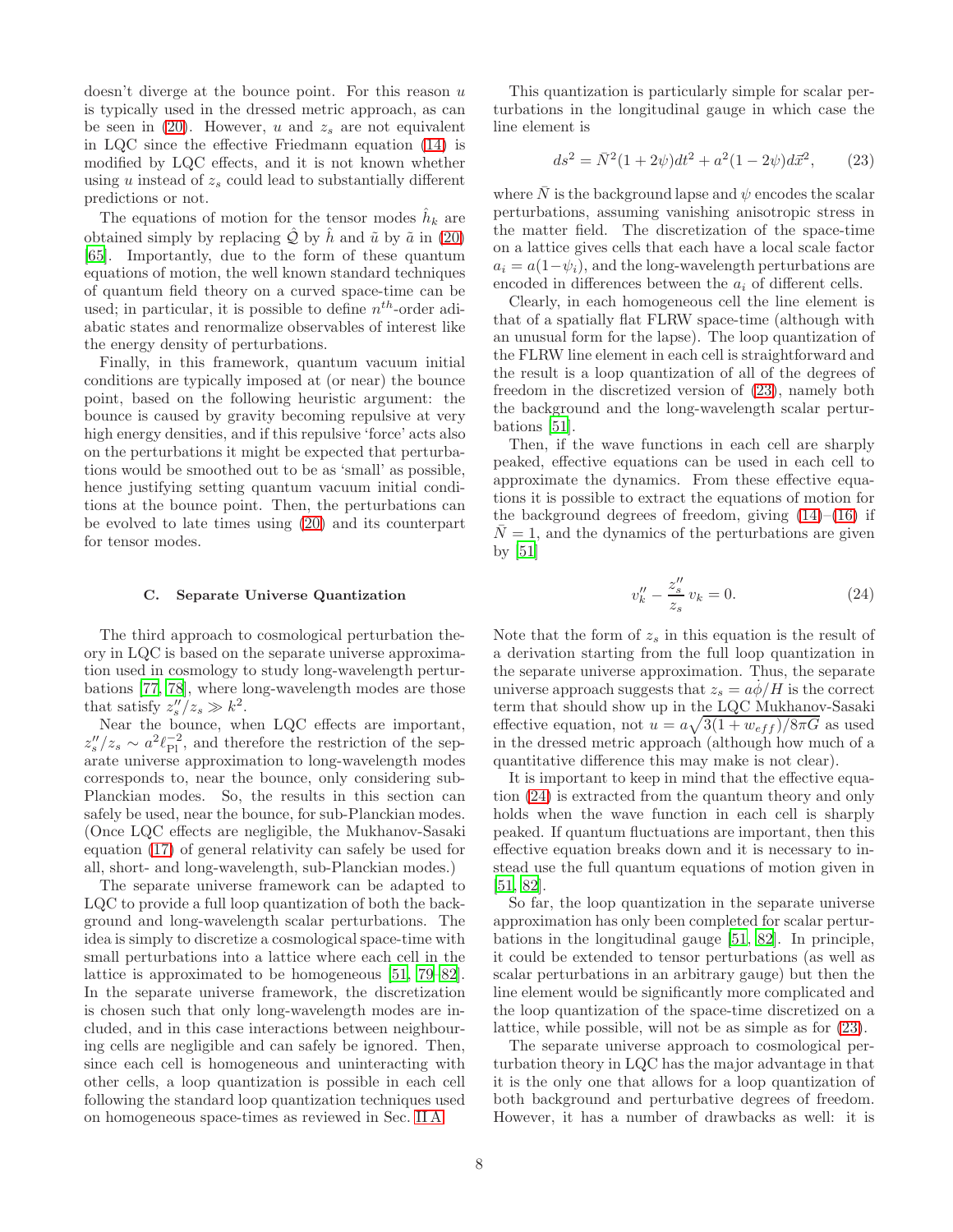only applicable to long-wavelength scalar perturbations, it requires a gauge-fixing of the scalar perturbations before quantization, and it can only be used if the matter fields have vanishing anisotropic stress. In particular, it cannot be applied to cosmological perturbations with a wavelength comparable to (or smaller than)  $\ell_{\text{Pl}}$  and so does not address the trans-Planckian problem.

Nonetheless, the equation of motion [\(24\)](#page-7-1) for scalar perturbations can be used in a number of interesting settings to calculate the evolution of long-wavelength cosmological perturbations through the LQC bounce. This is particularly relevant for alternatives to inflation, like the matter bounce and ekpyrotic scenarios, where all of the observationally relevant modes today would have had a wavelength much larger than  $\ell_{\text{Pl}}$  at the bounce point.

# <span id="page-8-0"></span>IV. OBSERVATIONAL EFFECTS

The predictions of LQC, just like general relativity, depend on the matter fields dominating the dynamics, and therefore LQC effects will vary depending on the cosmological scenario. In addition, since the three approaches to cosmological perturbation theory in LQC outlined above have some differences, the predictions may also depend on the approach that is used. If this is the case, then it will be necessary to determine which approach is more trustworthy. However, the predictions seem to be mostly independent of the framework used, with one important exception, when the effective constraint approach is used outside of its domain of validity in inflationary models, that will be discussed below.

There is also the possibility that there may be some pre-bounce physics that could leave a signature in the CMB, for example circles in the CMB of low variance in the temperature as suggested in [\[83](#page-17-8)]. If this is indeed the case, the geometric characteristics of these circles can give important information into the pre-bounce era [\[84\]](#page-17-9). However, so far there is no sign of such circles [\[85](#page-17-10)[–87\]](#page-17-11), or of any other sign of structure from a pre-bounce epoch.

Therefore, the most promising direction for observational tests appears to be calculating how LQC modifies the predictions of various early universe models like inflation, the matter bounce scenario and the ekpyrotic universe, and check whether these effects could be detected in the CMB.

In cosmological perturbation theory, short- and longwavelength modes evolve differently, since different terms in the Mukhanov-Sasaki equation dominate the dynamics: in the classical Mukhanov-Sasaki equation [\(17\)](#page-4-1), for short-wavelength modes  $k^2 \gg z_s''/z_s$  and for longwavelength modes  $z_s''/z_s \gg k^2$ . (The regime where both terms are comparable is typically very short for any given Fourier mode, and in fact can be approximated as a discontinuous transition with the requirement that  $v_k$  and  $v_k'$  be continuous at the transition time.)

The various approaches to cosmological perturbation theory in LQC predict a number of modifications to

the classical Mukhanov-Sasaki equation, as reviewed in Sec. [III.](#page-4-0) Depending on the cosmological dynamics, some modifications may leave traces in the CMB while others will not.

To be specific, holonomy corrections are most important near the bounce point when the radius of the spacetime curvature is of the order of  $\ell_{\text{Pl}}$ , and therefore LQC corrections to the  $k^2$  term will only affect modes that are trans-Planckian at the bounce point, while LQC corrections to  $z_s''/z_s$  (that either modify the form of  $z_s''/z_s$ , or the background dynamics of  $z_s$  via the LQC effective Friedmann equations) will only affect modes that are sub-Planckian at the bounce point.

While inverse triad effects are not as well understood as holonomy corrections in LQC, it is typically expected that they will become important for trans-Planckian modes (or perhaps within a few orders of magnitude of the Planck length) [\[81](#page-17-12)]. As a result, the LQC effects that are observationally relevant today depend on the postbounce cosmological dynamics, and in particular whether modes that were trans-Planckian at the bounce are observable in the CMB today.

For example, in both the matter bounce and ekpyrotic scenarios the modes that are observed in the CMB today were all far away from the Planck scale, and therefore only LQC corrections to  $z''/z$  in [\(17\)](#page-4-1) can leave any traces in the CMB. On the other hand, for inflation with ∼ 70 efolds or more, at least some of the modes observed today were trans-Planckian at the bounce point and in this case LQC corrections to the  $k^2$  term in [\(17\)](#page-4-1) may be found at small scales in the CMB. In fact, for inflation with  $\sim 80$  efolds or more, all of the modes that were sub-Planckian at the bounce point are super-Hubble today, and in this case only LQC corrections to the  $k^2$  term could potentially be observed today.

The results reviewed in the remainder of this section build on many earlier results, including the pioneering works [\[88](#page-17-13)[–93\]](#page-17-14) that first studied LQC effects on cosmological perturbations, but for reasons of space here I will focus only on the most recent results that represent the current understanding of the field.

### A. Inflationary Models

In inflationary cosmological models, there is a long period of accelerated expansion of the universe, typically generated by a scalar field  $\phi$  slowing rolling down its potential  $V(\phi)$ . This inflationary phase generates from vacuum quantum fluctuations a nearly scale-invariant spectrum of primordial curvature perturbations, as observed in the CMB, and also of primordial tensor perturbations [\[94\]](#page-17-15). The most recent observations of the CMB strongly constrain the form of the inflationary potential [\[1,](#page-15-0) [2\]](#page-15-1), and can also be used to test any LQC effects that could modify the standard inflationary predictions.

While LQC alone does not predict a long inflationary period, if there is an inflaton field (with a suitable po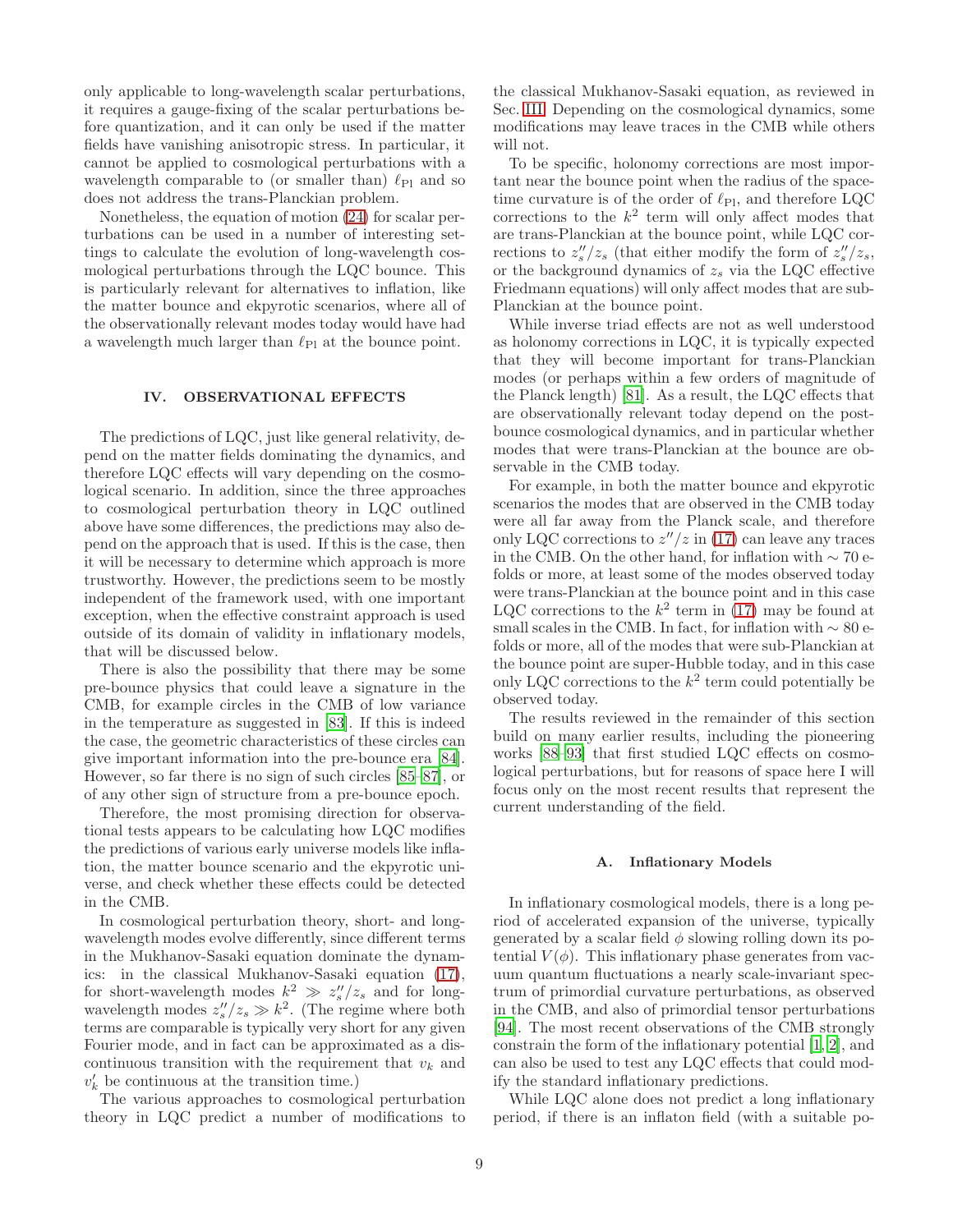tential  $V(\phi)$  present then the probability is very high of there being a long era of slow-roll inflation [\[95](#page-17-16)[–97\]](#page-17-17). For typical solutions, the inflaton is kinetic-dominated before and during the bounce point due to the Hubble anti-friction term in the Klein-Gordon equation

$$
\ddot{\phi} + 3H\dot{\phi} + \frac{dV}{d\phi} = 0, \qquad (25)
$$

and this drives the inflaton far from the minimum of the potential. Then, when expansion starts the Hubble term in the Klein-Gordon equation will act as a friction term on the inflaton, until the inflaton reaches the slow-roll regime. Calculations show that for almost all solutions there will be at least 68 e-folds of slow-roll inflation.

While most studies of inflation in LQC have focused on the simplest case where the inflationary potential is quadratic,  $V(\phi) = m^2 \phi^2/2$  [\[66,](#page-16-23) [95](#page-17-16)], other potentials have also been considered including the plateau potentials preferred by the latest observational data [\[98](#page-17-18)]. In any case, LQC effects are essentially independent of the specific form of the inflaton potential, for the reason that LQC effects become strong near the bounce and the inflaton field is typically kinetic-dominated during the bounce, as explained above, and so the dynamics are independent of the form of  $V(\phi)$  when LQC effects are important.

On the other hand, LQC predictions do depend on the duration of inflation. Recall that the dynamics of shortand long-wavelength perturbations (and LQC corrections thereof) are different. So, the LQC effects that are potentially observable in the CMB depend on the length of inflation. More specifically, LQC effects on longwavelength perturbations may appear in the CMB only if there were at most ∼ 80 e-folds of inflation (where the exact bound depends on the energy scale at which reheating occurs) [\[49](#page-16-7)], while LQC effects on short-wavelength perturbations may be visible in the CMB only if there were at least ∼ 70 e-folds of inflation (since CMB temperature anisotropies have been measured over 8 e-folds of Fourier modes).

#### 1. Hybrid quantization

In the hybrid quantization framework, there are only LQC corrections to the  $\tilde{u}''/\tilde{u}$  term via the LQC modifications of the background dynamics  $(14)$ – $(16)$ . For this reason, at short scales the dynamics are the same as those of general relativity, and so in this case it may be possible to observe LQC effects only if there are less than  $∼ 80$ e-folds of inflation.

In this approach quantum vacuum initial conditions are imposed at the bounce time, motivated by the heuristic picture of a repulsive force simultaneously generating the bounce and smoothing out the perturbations (as much as possible, given the quantum uncertainty relations). However, there is an ambiguity in selecting a vacuum state for a quantum theory on a dynamical background. So far, three possibilities have been considered in the hybrid quantization framework: (i) setting the vacuum state at the bounce point to be exactly the fourthorder adiabatic vacuum state at that time [\[66\]](#page-16-23), (ii) requiring that oscillations in the perturbations be minimized at the initial time [\[68\]](#page-16-21), and (iii) motivated by Penrose's hypothesis on the initial vanishing of the Weyl curvature [\[99\]](#page-17-19), choosing the vacuum state so that the universe be as homogeneous and isotropic as possible at the bounce point, as permitted by the uncertainty relations [\[100\]](#page-17-20). Note that since the vacuum state depends on the dynamics of the background space-time, and quantum gravity corrections are important during the bounce, these quantum gravity corrections will affect the choice of the initial vacuum state for the perturbations.

At a phenomenological level, differences between various choices regarding the initial vacuum state only become important at large scales since these differences vanish as  $\tilde{a}/k \to 0$ ; in particular, at the bounce point the ambiguity in the choice of the vacuum state may have potentially observational consequences for sub-Planckian modes, but not for trans-Planckian modes.

For the choice (i) of the vacuum state, it is found that the power spectrum at large scales becomes oscillatory, with a frequency so rapid that the oscillations are not realistically observable. What is observable is the average power spectrum, which is amplified compared to the standard inflationary prediction, and in addition, a positive running of the scalar spectral index is predicted at these scales, as well as a modification to the consistency relation of single field inflation at large scales [\[66,](#page-16-23) [101\]](#page-17-21). The first prediction is not favoured by observations which find the power at large scales to be smaller than expected [\[102,](#page-17-22) [103](#page-17-23)], rather than larger. Of course, these three particular effects are observable only if the long-wavelength modes at the bounce point remain observable today, i.e., only if there were at most  $\sim 80$  e-folds of inflation.

Interestingly, even if there were more than  $\sim 80$  e-folds of inflation—in which case the amplified modes are today at super-horizon scales—then these modes could affect the observed power spectrum if there are strong correlations between the observable and the super-horizon modes, generated by the non-linearities in the dynamics of the cosmological perturbations. For the vacuum choice (i), there is an amplification of power at large scales, as explained above, and non-Gaussianities (during the standard inflationary era) will induce correlations between the super-horizon modes and observable modes in the CMB. Non-Gaussianities are strongest between the super-horizon modes and the CMB angular multipoles  $\ell \leq 30$ , and the effect of these non-Gaussianities on the CMB is a power asymmetry at large scales [\[104\]](#page-17-24). To be specific, this gives a dipole modulation in the power at large scales, in agreement with observations [\[105](#page-17-25)], with higher multipole modulation having a much smaller amplitude. An important point is that the dipole modulation is strongest (and can explain observations only) if the amplified modes are only slightly super-horizon.

On the other hand, the choices (ii) and (iii) for the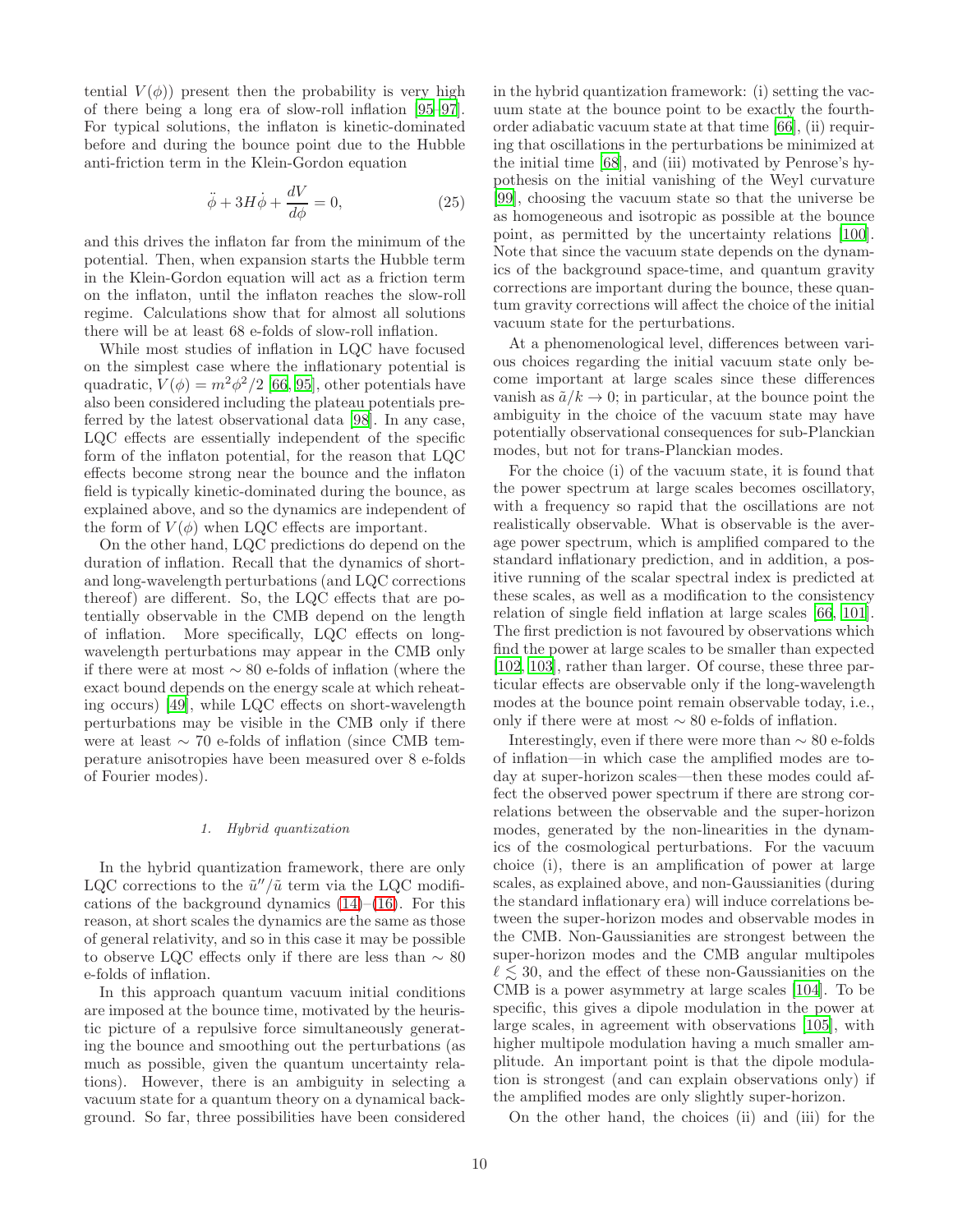initial vacuum state both give a suppression of power at large scales [\[98,](#page-17-18) [106\]](#page-17-26). For choice (iii), this is a natural result of choosing the initial vacuum state so that perturbations (at large scales) are as small as allowed by quantum mechanics. Interestingly, the suppression at large scales agrees quantitatively with observations [\[102,](#page-17-22) [103\]](#page-17-23). This is a non-trivial result: while these initial conditions will clearly reduce power at large scales, this effect could a priori have been too large or too small to explain observations. For choice (ii), this result is more surprising, but suggests that the choices (ii) and (iii) for the initial quantum vacuum may be related.

In addition, at least for the initial vacuum state (iii), the same effect modifies the E-mode polarization in a similar way and thus also suppresses the T-E and E-E power spectra at large scales [\[106\]](#page-17-26) (with T denoting the temperature anisotropies and E the E-mode polarization). These additional predictions will hopefully allow future observations of the CMB to differentiate between this scenario of primordial cosmology and other potential explanations for low power in the T-T power spectrum at large scales. Finally, in this scenario the tensor power spectrum is also suppressed in the same fashion as the curvature power spectrum (although this effect will likely be harder to test for than suppression in the T-E and E-E power spectra).

These results raise three points. First, the number of e-folds during inflation must be fine-tuned to approximately 72 e-folds for these LQC effects to occur at precisely the scales where the anomalies are observed in the CMB (i.e.,  $\ell \leq 30$  for the power deficit and  $\ell < 64$ for the dipolar modulation in the power asymmetry). Whether this fine-tuning can be justified as the result of pre-bounce dynamics or of some other feature that could limit the number of inflationary e-folds remains a challenge for future work.

Also, since the predicted power spectrum at large scales depends on the initial conditions imposed at the bounce point, it is important to address the ambiguity in the choice of the quantum vacuum state (at least in this relatively simple context of cosmological perturbation theory), perhaps in terms of the inputs used to define the 'preferred' vacuum. In particular, does LQC in some way suggest a new physical input that can be used to select a specific vacuum at a specific time? The suggestions in [\[68,](#page-16-21) [100](#page-17-20)] propose potential solutions to this problem. On the other hand, if there is no canonical choice (based on some new physical principle) for the initial vacuum state, then the predictions of LQC in inflationary models at large scales will depend on the choice of the initial vacuum state (at least, if the initial conditions are to be imposed at the bounce point). In this case, it may be possible to constrain the initial vacuum state by observations, but the theory will lose predictive power.

Finally, note that in the hybrid quantization approach it is assumed that the physical wavelength of cosmological perturbations can be arbitrarily small (and the results here clearly show that trans-Planckian modes are not problematic in this setting). For more on this assumption, see Sec. [VI B.](#page-13-1)

### <span id="page-10-0"></span>2. Effective constraint approach: Holonomy corrections

LQC effects in an inflationary background have also been studied in the effective constraint approach to cosmological perturbation theory, taking into account the effect of holonomy corrections to tensor [\[107](#page-17-27)] and scalar [\[108\]](#page-17-28) modes. In this case there are LQC corrections to the dynamics of both short- and long-wavelength cosmological perturbations.

At large scales, there is a slight 'bump' of increased power near the Fourier mode  $k_o$  whose wavelength was  $\sim \ell_{\text{Pl}}$  at the bounce time, and then the power is slightly suppressed at scales larger than  $k_o$  [\[49](#page-16-7)]. Further work is needed to determine whether this LQC effect could account for the observed low power at large scales [\[102,](#page-17-22) [103](#page-17-23)], although it would certainly require fine-tuning to obtain the correct number of e-folds for the suppression to appear at the correct scale. The same bump and suppression of power at large scales is also predicted for the tensor modes (although of course with a smaller amplitude).

At short scales (i.e., the Fourier modes that are trans-Planckian during the bounce) there is an exponential growth in the amplitude of the tensor and scalar perturbations during bounce [\[107](#page-17-27), [108](#page-17-28)]. Clearly, this amplified power at small scales is not observed and this rules out this type of LQC effect [\[60](#page-16-16)]. However, note that this exponential growth only occurs for trans-Planckian modes, which is precisely where the effective formalism breaks down since quantum fluctuations are no longer negligible at the Planck scale (and quantum fluctuations being negligible is a key assumption in this version of the effective constraint framework; in principle, quantum fluctuations could be included in an appropriate extension of the effective constraints). Therefore, this prediction is a result of this approach being applied outside of its domain of validity and one should not be surprised that the effective constraint approach breaks down in this regime. Note that the predictions for long-wavelength perturbations, which are obtained within the regime of validity of the theory, are not ruled out by observations. Therefore, the lesson here appears to be not that the effective constraint approach is wrong, but rather that it is important that it be used only in its regime of validity, i.e., for sub-Planckian modes only.

Finally, as is clear from the discussion here and in Sec. [IV A 2,](#page-10-0) this effective constraint approach to cosmological perturbation theory in LQC and the hybrid quantization framework give different predictions in the inflationary setting for short-wavelength modes. This is due to this effective constraint approach being used outside of its domain of validity (i.e., for trans-Planckian modes). The hybrid quantization approach, on the other hand, does not break down for trans-Planckian modes,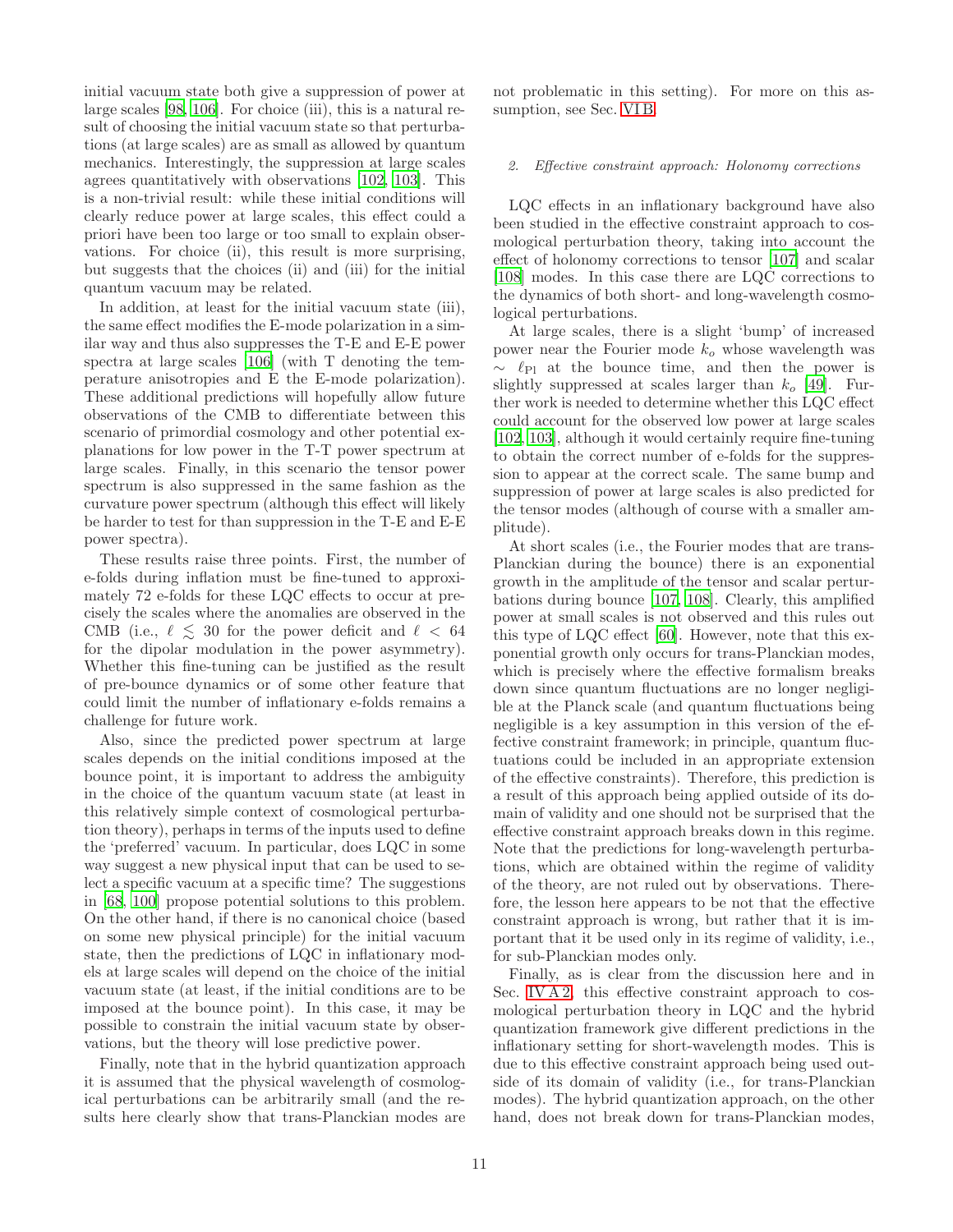and therefore the results obtained for trans-Planckian modes using the hybrid quantization are more reliable.

# 3. Effective constraint approach: Inverse triad effects

The effect of inverse triad corrections on tensor [\[109,](#page-18-0) [110\]](#page-18-1) and scalar [\[110,](#page-18-1) [111](#page-18-2)] perturbations has also been studied in the effective constraint approach. For the LQC of homogeneous cosmological space-times, inverse triad effects only become important when length scales approach the Planck scale (or come within a few orders of magnitude if inverse triad effects are strong). This usually does not happen in homogeneous LQC since the bounce occurs when the space-time curvature is Planckscale, and in typical solutions the physical volume of the space-time at the bounce point will be much larger than  $\ell_{\rm Pl}^3$ . However, this is no longer the case for cosmological perturbations: in inflation with more than  $\sim$  70 e-folds, some Fourier modes of the perturbations (that are observationally relevant today) will have a wavelength comparable to the Planck scale at early, near-bounce times. Therefore, cosmological perturbation theory is a particularly promising arena to study inverse triad effects and constrain them via observations.

For both tensor and scalar modes, the inverse triad effects studied so far generate a larger-than-expected running of the spectral index by enhancing power at large scales [\[109,](#page-18-0) [111\]](#page-18-2). (The surprising result that these inverse triad effects modify the spectrum at large scales rather than at short scales is not yet fully understood.) In inflationary models with less than  $\sim 80$  e-folds, this enhancement would be present at scales observable today, and in this case the latest observational bounds on the running of the spectral index to be at most of the order  $10^{-2}$  [\[2](#page-15-1)], as well as the observed smaller-than-expected—rather than larger—amplitude of the scalar power spectrum at large scales [\[102,](#page-17-22) [103\]](#page-17-23) strongly constrain the amplitude of inverse triad effects in cosmological perturbation theory.

#### B. Matter Bounce Scenario

An alternative to inflation is the matter bounce scenario, where vacuum fluctuations in curvature and tensor perturbations become scale-invariant in a contracting FLRW space-time where the matter content has vanishing pressure. Then, if a bounce can be generated to provide a non-singular transition from contraction to expansion, these scale-invariant perturbations provide suitable initial conditions for the expanding universe that can explain the (near) scale-invariance observed in the CMB, under the assumption that the bounce does not modify the power spectrum [\[112,](#page-18-3) [113\]](#page-18-4).

It is immediately clear that the quantum gravity effects of LQC can generate the bounce that is required for this scenario to be viable, and furthermore it is possible to explicitly calculate the evolution of the curvature

perturbations across the bounce to verify that they do in fact remain (nearly) scale-invariant. This calculation can be done using the separate universe approach, since all of the observationally relevant modes are in the longwavelength limit throughout the bounce. (The analogous calculation for tensor modes can be done using the results of the effective constraint approach.)

There are two main results: first, both the curvature and tensor modes remain scale-invariant throughout and after the bounce, and second, the amplitude of the tensor modes are typically suppressed by LQC effects during the bounce, in some cases significantly [\[114](#page-18-5)]. The suppression depends on the equation of state of the matter field during the bounce; the closer the equation of state is to zero, the more the tensor-to-scalar ratio will be suppressed during the bounce [\[51\]](#page-16-8). In particular, if the dominant matter field during the bounce is radiation (as was the case in the early universe), then the equation of state is  $\omega = 1/3$  and the tensor-to-scalar ratio will be suppressed by a factor of 1/4 during the bounce [\[115\]](#page-18-6).

Therefore, not only does LQC provide the bounce required by the matter bounce scenario and preserves the scale-invariance of the perturbations across the bounce, but it may also leave a quantum gravity signal in the CMB, namely a smaller-than-expected tensor-to-scalar ratio. This effect could allow observations to distinguish between a matter bounce scenario with an LQC bounce or with a bounce generated by other physics, e.g., by a matter field violating energy conditions. Furthermore, the amplitude of the suppression of the tensor-to-scalar ratio depends on the dominant matter field during the bounce, and so if this effect is indeed measured in the CMB in the future, giving evidence of an LQC bounce, it would also provide important information concerning the dominant matter field during the bounce.

#### C. Ekpyrotic Universe

Ekpyrotic scenarios have also been considered in the context of LQC. The ekpyrotic universe is cyclic, with a scalar field whose potential allows the scalar field to act as dark energy in an expanding universe, cause a recollapse after a long dark-energy-dominated era, and act as an ultra-stiff fluid during contraction. Due to the ultra-stiff behaviour of the scalar field during contraction, not only do anisotropies remain small at all times, but also vacuum entropy perturbations become scale-invariant. These scale-invariant entropy perturbations can then act as a source to generate scale-invariant curvature perturbations, and if the contracting era is followed by a bounce, these scale-invariant perturbations provide good initial conditions to generate the CMB, if they are not modified during the bounce [\[116\]](#page-18-7).

One of the main challenges of the ekpyrotic scenario is to generate the bounce to pass from the contracting to the expanding phase. As LQC automatically replaces the big-crunch singularity by a non-singular bounce, it is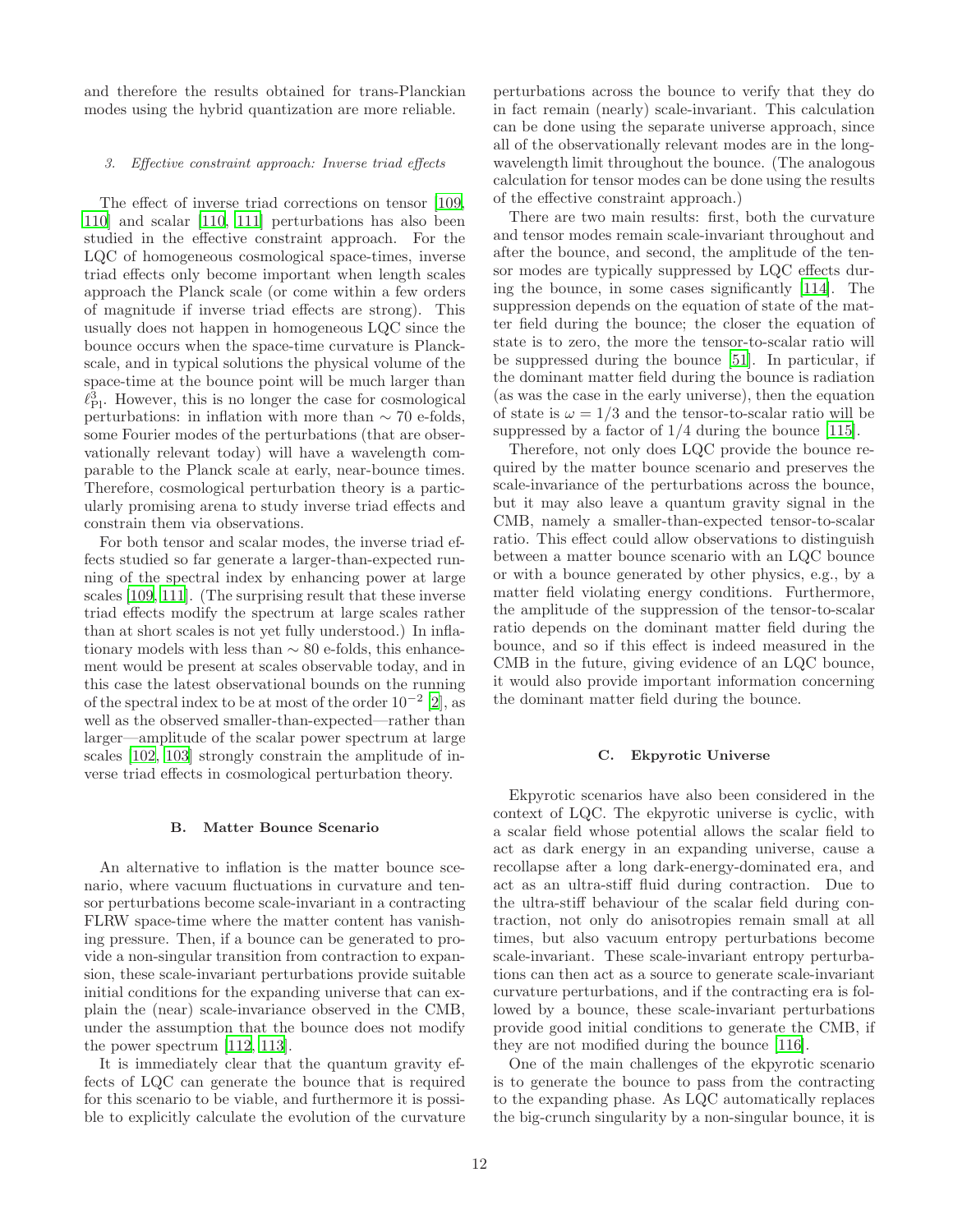natural to consider a realization of the ekpyrotic universe with an LQC bounce. This possibility has been explored, both at the homogeneous level [\[117\]](#page-18-8), and also studying the dynamics of perturbations as they cross the bounce [\[118\]](#page-18-9). Since the observationally relevant modes today would all have been far from the Planck scale during the bounce, the separate universe approach to cosmological perturbation theory in LQC can safely be used here.

Using [\(24\)](#page-7-1), it is easy to check that if the curvature perturbations are scale-invariant before the bounce (as sourced by the scale-invariant entropy perturbations), then these curvature perturbations remain scaleinvariant during and after the bounce [\[118](#page-18-9)], giving a viable realization of the ekpyrotic scenario. On the other hand, in the absence of entropy perturbations, the curvature perturbations after the bounce have a blue spectrum and so this possibility is ruled out. Thus, entropy perturbations play an essential role in ekpyrotic models. Also, while LQC can naturally provide the bounce the ekpyrotic scenario needs, it does not seem to leave any imprint on the cosmological perturbations. In other words, in the ekpyrotic scenario there does not appear to be a way to differentiate between a bounce caused by LQC, or a bounce caused by, e.g., a violation of the weak energy condition.

# <span id="page-12-0"></span>V. COSMOLOGICAL CONSTANT

LQC is compatible with a cosmological constant  $\Lambda$ , whether it is positive [\[31,](#page-15-26) [32\]](#page-15-29) or negative [\[33\]](#page-15-27). The only constraint is that  $\Lambda$  must be smaller than  $8\pi G\rho_c$  for the quantum theory to be non-trivial and have a good semiclassical limit; this is necessary so that the energy density associated to the cosmological constant is smaller than  $\rho_c$ , the critical energy density of LQC.

Therefore, LQC can easily include a small positive cosmological constant, as observations appear to require. However, LQC does not address what is often called the 'cosmological constant problem' which asks for an explanation from fundamental physics of why  $\Lambda$  is so small compared to the Planck scale.

Rather, in LQC (and, more generally, in LQG) the point of view is typically that the cosmological constant is a constant of nature like Newton's gravitational constant or Planck's constant. If this point of view is correct, then  $\Lambda$  should be measured through some experiments and/or observations, and this measurement will determine the value of  $\Lambda$ ; it does not arise as the result of a more fundamental calculation [\[119,](#page-18-10) [120](#page-18-11)]. (While it has been suggested that the value of  $\Lambda$  may run [\[121](#page-18-12)], this possibility has not yet been investigated in LQC.)

### <span id="page-12-1"></span>VI. OPEN QUESTIONS

Loop quantum cosmology is by now a mature field where predictions can be calculated explicitly for a variety of cosmological scenarios, as reviewed above. However, there still remain some important open problems that need to be addressed. Here I briefly discuss what are in my opinion three of the main open problems in LQC: determining its relation to LQG, the trans-Planckian problem, and a possible signature change from a Lorentzian to a Euclidean space-time around the bounce point.

#### A. Relation to Loop Quantum Gravity

While LQC uses the same variables and quantization techniques as loop quantum gravity, it has not been derived from LQG. The reason for this is that in LQC the symmetries of the cosmological space-times of interest are imposed before quantization, rather than the reverse. Since quantization and symmetry reduction do not necessarily commute, it is important to understand the relation between LQC and the cosmological sector of LQG. In particular, it is necessary to determine if there are any important LQG effects that are not captured by LQC.

First, at the kinematical level, it has been shown that the LQC kinematical Hilbert space can be embedded in the LQG Hilbert space [\[122](#page-18-13)[–124\]](#page-18-14) and that furthermore the requirement of invariance under the residual diffeomorphisms allowed by the gauge-fixing [\(2\)](#page-1-4) uniquely selects the representation of the (symmetry-reduced) holonomy-flux algebra used in LQC [\[125–](#page-18-15)[127\]](#page-18-16). Based on these results the relation between the two theories at the kinematical level is quite well understood.

Less is known at the dynamical level. A number of approaches have been developed to address this problem, including spin foam cosmology [\[128](#page-18-17)[–132\]](#page-18-18) and quantumreduced loop gravity, whether based on one node representing all of space [\[133,](#page-18-19) [134\]](#page-18-20) or many nodes in a lattice [\[135](#page-18-21)[–139\]](#page-18-22). The quantum Friedmann dynamics can be extracted in these approaches and the correct classical limit is recovered if an important lesson from LQC is used: the length of the holonomies constituting the field strength operator in the Hamiltonian constraint must depend on the densitized triad operator, as discussed in Sec. [II A](#page-1-0) below Eq. [\(11\)](#page-2-2). While these results are very encouraging, they rely in an essential way on input from LQC itself, and it would be nice to go beyond them.

One potential way forward in this direction is offered by the suggestion that condensate states in group field theory (a second-quantized reformulation of LQG) may correspond to the cosmological sector of LQG [\[140](#page-18-23)]. Interestingly, for a group field theory corresponding to gravity coupled to a massless scalar field, it is possible to extract the cosmological dynamics of a certain type of condensate states through an appropriate coarsegraining, with the result that the big-bang singularity is generically resoved and replaced by a bounce [\[141\]](#page-18-24). Furthermore, for a particularly simple family of condensate states, the cosmological dynamics are almost exactly the effective Friedmann equations of LQC  $(14)$ – $(16)$ . Note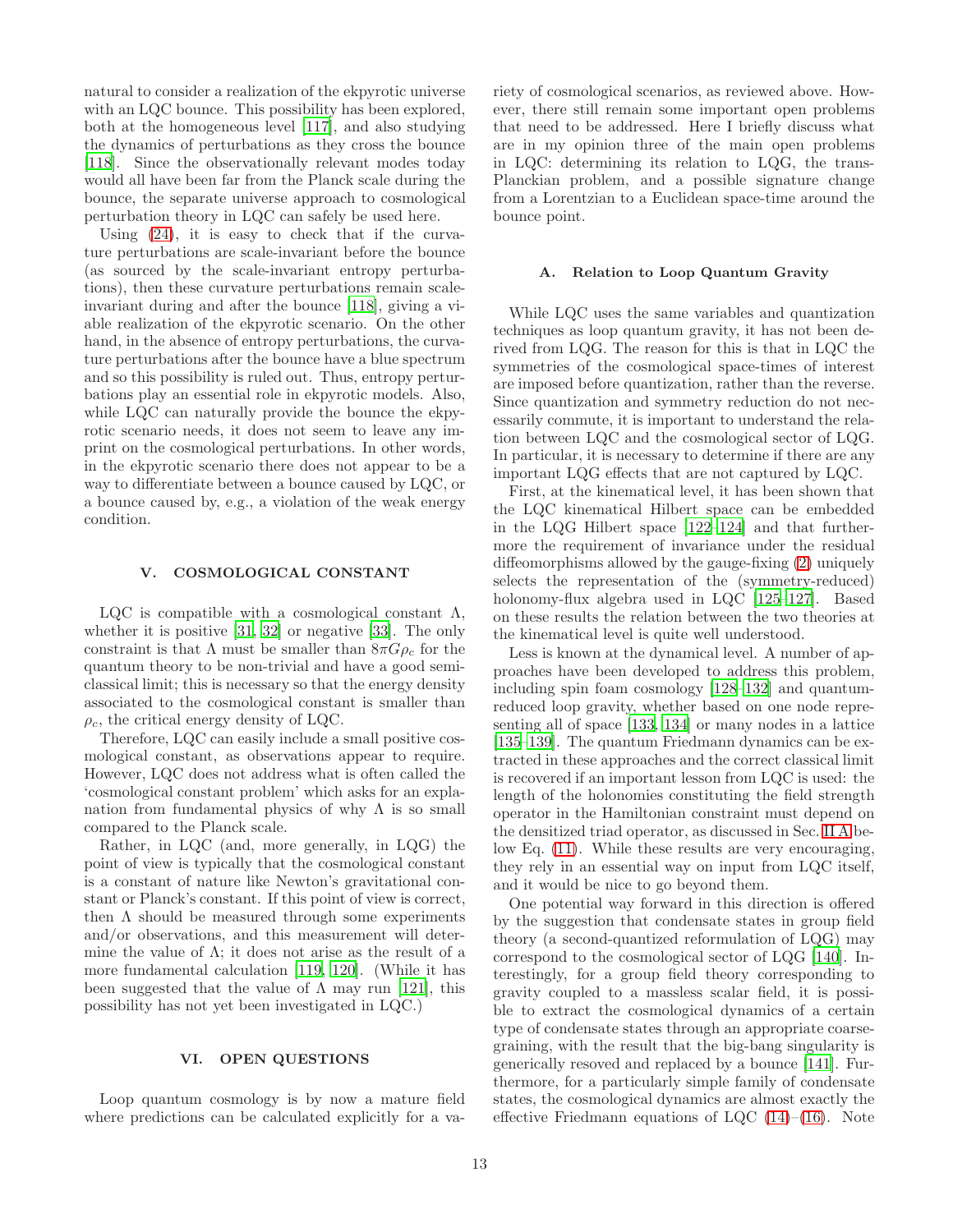that these results are obtained without requiring any direct input from LQC. Finally, for some group field theory models, a low spin regime emerges at low curvatures [\[142\]](#page-18-25)—precisely in accordance with heuristic expectations coming from the theoretical underpinnings of LQC [\[5,](#page-15-4) [24,](#page-15-20) [143\]](#page-18-26)—and the dynamics of the condensate states can also naturally generate accelerated expansion and/or the recollapse at large scales necessary for a cyclic universe [\[144\]](#page-18-27). For a more detailed review of the group field theory approach to cosmology, see [\[145\]](#page-18-28).

### <span id="page-13-1"></span>B. Trans-Planckian Problem

A requirement for any theory of quantum gravity is that it must predict whether (cosmological) perturbations can have a wavelength shorter than the Planck length or not, and if so the theory must provide the equations of motion for these trans-Planckian modes, which may include important quantum gravity corrections.

So far, as already mentioned in Sec. [III,](#page-4-0) this problem has not been fully addressed in LQC: trans-Planckian modes are outside the regime of validity of both the effective constraint and separate universe approaches to cosmological perturbation theory in LQC. And while trans-Planckian modes are safely included in the hybrid quantization approach to cosmological perturbation theory in LQC, this is due to the assumption that there is no minimal length in LQG rather than being the result of a calculation.

At present, it is not known whether there is a minimal non-zero eigenvalue to the length operator in LQG, due to the complexity of the length operators proposed in the LQG literature [\[74](#page-17-2)[–76\]](#page-17-3). To clarify the situation concerning trans-Planckian perturbations in LQC, it is important to determine the spectrum of the length operator. If it is found that there exist arbitrarily small eigenvalues of the length operator, this will support the hypothesis used in the hybrid quantization. Otherwise, it may be necessary to correct the results obtained so far by introducing a minimal length cut-off in an appropriate manner.

### <span id="page-13-0"></span>C. Signature Change?

An intriguing result in the effective constraint approach to cosmological perturbation theory in LQC when including holonomy corrections is that the constraint algebra changes. To be specific, while the Poisson brackets of the diffeomorphism constraint with itself and the Poisson bracket between the diffeomorphism and scalar constraints remain the same, the Poisson bracket of the scalar constraint with itself becomes [\[55](#page-16-11)]

<span id="page-13-2"></span>
$$
\{\mathcal{H}[N], \mathcal{H}[\tilde{N}]\} = \left(1 - \frac{2\rho}{\rho_c}\right) \mathcal{H}_a[(N\partial^a \tilde{N} - \tilde{N}\partial^a N)], (26)
$$

where  $\mathcal{H}[N] := \int N \mathcal{H}$ . This is the usual relation in general relativity, modified by the prefactor of  $(1 - 2\rho/\rho_c)$ . This modification signals a strong departure from general relativity in the Planck regime: the standard constraint algebra of general relativity uniquely determines the Hamiltonian and diffeomorphism constraints (up to the values of G and  $\Lambda$ ), under the assumptions that general relativity is second-order in derivatives and that  $\mathcal{H}$  and  $\mathcal{H}_a$  are respectively the generators of time-like and space-like diffeomorphisms [\[146\]](#page-18-29). Furthermore, even higher-derivative theories of gravity also have the same constraint algebra [\[147\]](#page-18-30). So, the corrections found in the effective constraint approach cannot come from higher space-time curvature terms.

Furthermore, in the modified constraint algebra [\(26\)](#page-13-2) the prefactor becomes negative near the bounce, in the regime that  $\rho_c/2 < \rho \leq \rho_c$ , and at the bounce point where  $\rho = \rho_c$  the prefactor is -1. It has been suggested that this may correspond to a signature change from a Lorentzian space-time to a Euclidean space-time [\[148](#page-18-31)– [151\]](#page-19-0), for the reason that the only difference between the constraint algebras for Lorentzian and Euclidean geometries is an overall sign in the Poisson bracket of the scalar constraint with itself, and here the prefactor goes from 1 in the classical limit to −1 at the bounce point. In addition to this, the equations of motion  $(18)$ – $(19)$  for the scalar and tensor perturbations obtained in the effective constraint framework become elliptic around the bounce point, also suggesting a signature change.

This is an interesting proposal, and if true would suggest an unexpected convergence between LQC and other a priori completely unrelated approaches to quantum cosmology based on quantum tunneling from a Euclidean instanton [\[152](#page-19-1), [153\]](#page-19-2). Furthermore, a signature change in the Planck regime would suggest a new way to impose initial conditions for cosmological perturbations and could generate new observational effects [\[154](#page-19-3)[–158](#page-19-4)]. As an aside, note that (contrary to what has occasionally been stated in the literature) even if there is a signature change around the bounce point, it is possible to speak of evolution through the bounce in a relational sense. Since the matter fields near the bounce are kinetic dominated, they will evolve monotonically and so will provide good relational clocks during the bounce. Therefore, even if there is no time coordinate in the vicinity of the bounce due to the Euclidean nature of space-time there, there nonetheless exists a well-defined relational framework wherein dynamics (with respect to the relational clocks) are welldefined, including around the bounce point.

However, not all evidence points in the direction of a signature change at the bounce. First, the equations of motion for perturbations become elliptic near the bounce also in other bouncing cosmologies (see, e.g., [\[159\]](#page-19-5)) where the space-time is clearly Lorentzian at all times. Therefore, the fact that the equations of motion for the perturbations become elliptic, on its own, is not enough to show that the space-time becomes Euclidean. (Note also that the exponential instability in the equations of motion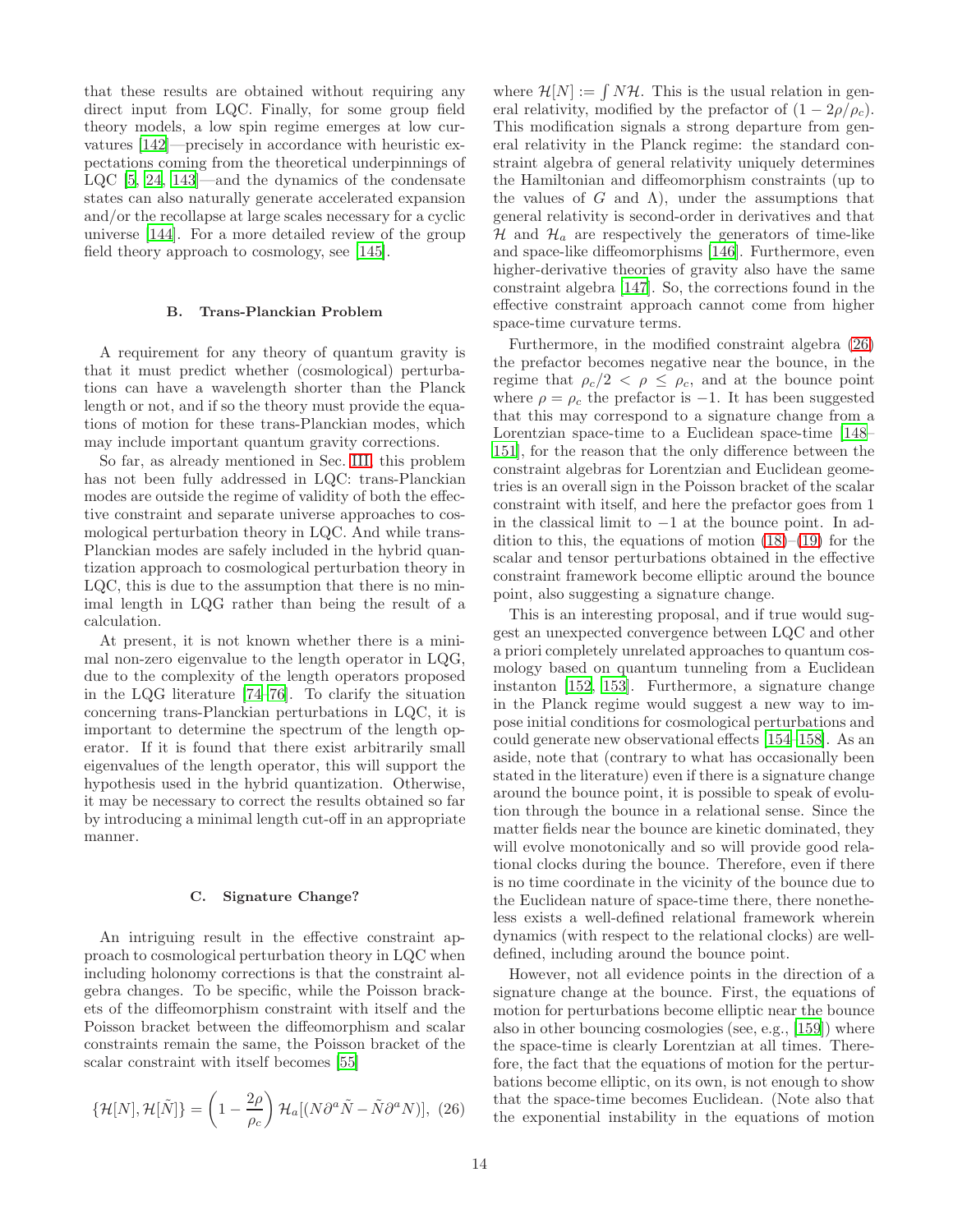only affects trans-Planckian modes [\[108\]](#page-17-28), precisely where these equations of motion break down.) Second, the hybrid quantization approach to cosmological perturbation theory sees no evidence of a signature change. (The separate universe approach cannot address this question since its key approximation is to ignore interactions and hence spatial derivatives, and in that limit  $\{\mathcal{H}[N], \mathcal{H}[\tilde{N}]\} = 0.$ 

Furthermore, if the signature change proposal is correct, then since the Poisson bracket [\(26\)](#page-13-2) is the same as for Euclidean general relativity at the bounce point (as are the other two Poisson brackets in the constraint algebra), and since the effective constraints are second-order in derivatives, it should follow immediately from the results of [\[146\]](#page-18-29) that the LQC Hamiltonian constraint at the bounce point should also be that of Euclidean general relativity. However, this is not the case, as can easily be checked. It is not immediately clear why the results of [\[146](#page-18-29)] do not hold in this case, although there are several possibilities: (i) the results of [\[146](#page-18-29)] are derived using the spatial metric and its conjugate momentum rather than the Ashtekar-Barbero variables, perhaps the results do not hold for a different choice of elementary variables; (ii) perhaps in the effective constraint approach the constraints can no longer be interpreted as generators of diffeomorphisms (although this would be problematic since there would no longer exist a clear spacetime interpretation); (iii) another possibility is that the phase space—assumed to be unchanged in the effective constraint approach—may in fact need to be enlarged if quantum corrections add higher derivative terms to the action; (iv) finally, perhaps for the results of [\[146](#page-18-29)] to hold, the numerical prefactor to [\(26\)](#page-13-2) must be exactly 1 (or −1 for Euclidean space-times), and that even infinitesimal departures from this are not allowed—but if this last possibility is indeed the case, then clearly the modified term [\(26\)](#page-13-2) in the constraint algebra does not suggest that space-time becomes Euclidean, even in a neighbourhood of the bounce point, since in any neighbourhood of the bounce point the prefactor is not everywhere exactly  $-1$ . Obviously, an important open problem is to understand precisely why the results of [\[146\]](#page-18-29) are not applicable to LQC, in the sense described in this paragraph. Until this last point is understood, it will not be clear whether there truly is a signature change in LQC.

Finally, the possibility of a signature change occurring around the LQC bounce point has been thrown into further doubt by some recent results of the effective constraint approach to cosmological perturbation theory based on self-dual LQC. While the version of homogeneous LQC based on self-dual variables is qualitatively similar to standard LQC insofar as it also predicts that the big-bang singularity is resolved by a cosmic bounce [\[45](#page-16-4)[–47\]](#page-16-5), important qualitative differences arise when perturbative degrees of freedom are included: in the effective constraint approach based on self-dual variables, the constraint algebra is unchanged from that of general relativity [\[160\]](#page-19-6). As a result, for self-dual variables it may be possible to interpret the modifications to the effective constraints as higher space-time curvature corrections, something that was impossible for Ashtekar-Barbero variables. In any case, there is no indication of signature change in self-dual LQC.

To summarize, although there are intriguing results in the effective constraint approach to cosmological perturbation theory that may appear to hint at a signature change, further work is needed to confirm or rule out this possibility.

#### <span id="page-14-0"></span>VII. SUMMARY

The main prediction of loop quantum cosmology is that the big-bang singularity is resolved due to quantum gravity effects and is replaced by a cosmic bounce. In addition, frameworks have been developed to study cosmological perturbation theory in LQC. The quantitative predictions of LQC (just like classical general relativity) depend on the matter fields dominating the dynamics and therefore the predictions of LQC, including those concerning the CMB, depend on the cosmological scenario. In particular, effects in inflation and the matter bounce scenario are different.

In inflation with  $\sim$  72 e-folds starting from the bounce point, LQC can generate a power spectrum of the curvature perturbations with less power at large scales. (Less e-folds, for this choice of the initial vacuum state for the perturbations, is ruled out observationally, while if there were more e-folds this effect would be confined to superhorizon scales and would not be observable.) In this case, the same power suppression effect is predicted to occur also in the T-E and E-E correlation functions as well as in the power spectrum of tensor modes.

In the matter bounce scenario, LQC can suppress the tensor-to-scalar ratio during the bounce. The precise numerical factor by which the tensor-to-scalar ratio is suppressed depends on the dominant matter field during the bounce; for example, the tensor-to-scalar ratio is suppressed by a factor of  $1/4$  if the bounce is radiation-dominated. Measuring this suppression factor would therefore provide important information about the physics of the bounce.

In short, while there do remain some important open questions, loop quantum cosmology is now a mature field where it is possible to explicitly calculate predictions in a number of interesting cosmological settings that can realistically be tested by observations of the CMB.

#### ACKNOWLEDGMENTS

I would like to thank Ivan Agulló, Aurélien Barrau, Martin Bojowald, Guillermo Mena Marugán and Parampreet Singh for helpful discussions.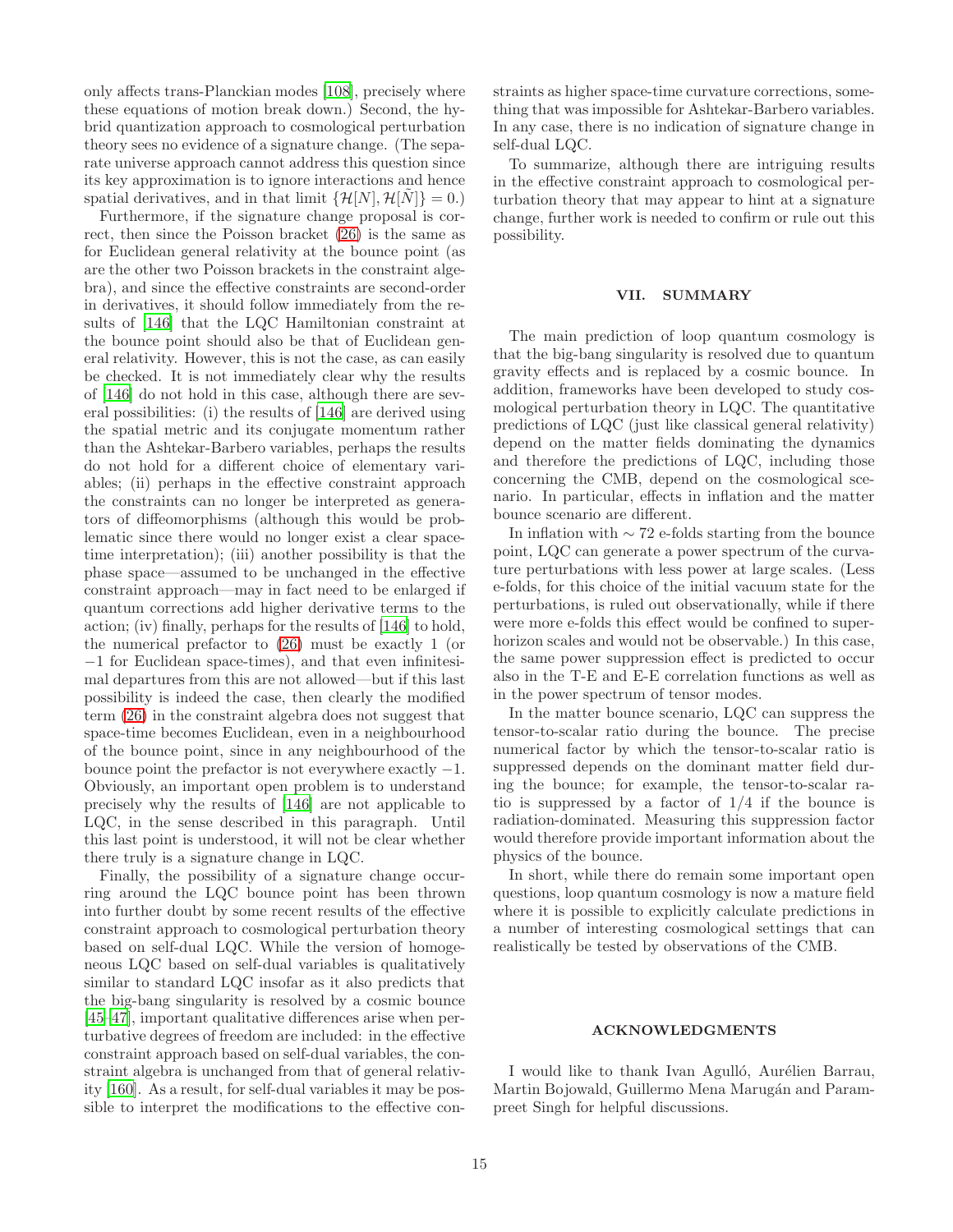- <span id="page-15-0"></span>[1] WMAP, G. Hinshaw et al., "Nine-Year Wilkinson Microwave Anisotropy Probe (WMAP) Observations: Cosmological Parameter Results," Astrophys. J. Suppl. 208 (2013) 19, [arXiv:1212.5226](http://arXiv.org/abs/1212.5226).
- <span id="page-15-1"></span>[2] Planck, P. A. R. Ade et al., "Planck 2015 results. XIII. Cosmological parameters," Astron. Astrophys. 594 (2016) A13, [arXiv:1502.01589](http://arXiv.org/abs/1502.01589).
- <span id="page-15-2"></span>[3] Planck, P. A. R. Ade et al., "Planck 2015 results. XVII. Constraints on primordial non-Gaussianity," Astron. Astrophys. 594 (2016) A17, [arXiv:1502.01592](http://arXiv.org/abs/1502.01592).
- <span id="page-15-3"></span>[4] M. Bojowald, "Absence of singularity in loop quantum cosmology," Phys. Rev. Lett. 86 (2001) 5227–5230, [arXiv:gr-qc/0102069](http://arXiv.org/abs/gr-qc/0102069).
- <span id="page-15-4"></span>[5] A. Ashtekar, T. Pawłowski, and P. Singh, "Quantum" Nature of the Big Bang: Improved dynamics," Phys. Rev. D74 (2006) 084003, [arXiv:gr-qc/0607039](http://arXiv.org/abs/gr-qc/0607039).
- <span id="page-15-5"></span>[6] A. Ashtekar, M. Bojowald, and J. Lewandowski, "Mathematical structure of loop quantum cosmology," Adv. Theor. Math. Phys. 7 (2003) 233–268, [arXiv:gr-qc/0304074](http://arXiv.org/abs/gr-qc/0304074).
- <span id="page-15-6"></span>[7] M. Bojowald, "Loop quantum cosmology," Living Rev. Rel. 11 (2008) 4.
- <span id="page-15-8"></span>[8] A. Ashtekar and P. Singh, "Loop Quantum Cosmology: A Status Report," Class. Quant. Grav. 28 (2011) 213001, [arXiv:1108.0893](http://arXiv.org/abs/1108.0893).
- [9] K. Banerjee, G. Calcagni, and M. Martín-Benito, "Introduction to loop quantum cosmology," SIGMA 8 (2012) 016, [arXiv:1109.6801](http://arXiv.org/abs/1109.6801).
- <span id="page-15-7"></span>[10] I. Agulló and P. Singh, "Loop Quantum Cosmology: A brief review," [arXiv:1612.01236](http://arXiv.org/abs/1612.01236).
- <span id="page-15-9"></span>[11] P. Singh and E. Wilson-Ewing, "Quantization ambiguities and bounds on geometric scalars in anisotropic loop quantum cosmology," Class. Quant. Grav. 31 (2014) 035010, [arXiv:1310.6728](http://arXiv.org/abs/1310.6728).
- <span id="page-15-10"></span>[12] W. Kamiński and J. Lewandowski, "The Flat FRW model in LQC: The Self-adjointness," Class. Quant. Grav. 25 (2008) 035001, [arXiv:0709.3120](http://arXiv.org/abs/0709.3120).
- <span id="page-15-11"></span>[13] A. Ashtekar, A. Corichi, and P. Singh, "Robustness of key features of loop quantum cosmology," Phys. Rev. D77 (2008) 024046, [arXiv:0710.3565](http://arXiv.org/abs/0710.3565).
- <span id="page-15-12"></span>[14] M. Martín-Benito, G. A. Mena Marugán, and J. Olmedo, "Further Improvements in the Understanding of Isotropic Loop Quantum Cosmology," Phys. Rev. D80 (2009) 104015, [arXiv:0909.2829](http://arXiv.org/abs/0909.2829).
- <span id="page-15-13"></span>[15] P. Diener, B. Gupt, and P. Singh, "Chimera: A hybrid approach to numerical loop quantum cosmology," Class. Quant. Grav. 31 (2014) 025013, [arXiv:1310.4795](http://arXiv.org/abs/1310.4795).
- [16] P. Diener, B. Gupt, and P. Singh, "Numerical simulations of a loop quantum cosmos: robustness of the quantum bounce and the validity of effective dynamics," Class. Quant. Grav. 31 (2014) 105015, [arXiv:1402.6613](http://arXiv.org/abs/1402.6613).
- <span id="page-15-14"></span>[17] P. Diener, B. Gupt, M. Megevand, and P. Singh, "Numerical evolution of squeezed and non-Gaussian states in loop quantum cosmology," Class. Quant. Grav. 31 (2014) 165006, [arXiv:1406.1486](http://arXiv.org/abs/1406.1486).
- <span id="page-15-15"></span>[18] G. A. Mena Marugán, J. Olmedo, and T. Pawłowski, "Prescriptions in Loop Quantum Cosmology: A

comparative analysis," Phys. Rev. D84 (2011) 064012, [arXiv:1108.0829](http://arXiv.org/abs/1108.0829).

- <span id="page-15-16"></span>[19] C. Rovelli and E. Wilson-Ewing, "Why are the effective equations of loop quantum cosmology so accurate?," Phys. Rev. D90 (2014) 023538, [arXiv:1310.8654](http://arXiv.org/abs/1310.8654).
- <span id="page-15-17"></span>[20] V. Taveras, "Corrections to the Friedmann Equations from LQG for a Universe with a Free Scalar Field," Phys. Rev. D78 (2008) 064072, [arXiv:0807.3325](http://arXiv.org/abs/0807.3325).
- <span id="page-15-18"></span>[21] A. Ashtekar, T. Pawlowski, P. Singh, and K. Vandersloot, "Loop quantum cosmology of k=1 FRW models," Phys. Rev. D75 (2007) 024035, [arXiv:gr-qc/0612104](http://arXiv.org/abs/gr-qc/0612104).
- [22] L. Szulc, W. Kamiński, and J. Lewandowski, "Closed FRW model in Loop Quantum Cosmology," Class. Quant. Grav. 24 (2007) 2621–2636, [arXiv:gr-qc/0612101](http://arXiv.org/abs/gr-qc/0612101).
- <span id="page-15-19"></span>[23] K. Vandersloot, "Loop quantum cosmology and the k  $=$  - 1 RW model," Phys. Rev. D75 (2007) 023523, [arXiv:gr-qc/0612070](http://arXiv.org/abs/gr-qc/0612070).
- <span id="page-15-20"></span>[24] A. Ashtekar and E. Wilson-Ewing, "Loop quantum cosmology of Bianchi I models," Phys. Rev. D79 (2009) 083535, [arXiv:0903.3397](http://arXiv.org/abs/0903.3397).
- [25] A. Ashtekar and E. Wilson-Ewing, "Loop quantum cosmology of Bianchi type II models," Phys. Rev. D80 (2009) 123532, [arXiv:0910.1278](http://arXiv.org/abs/0910.1278).
- <span id="page-15-21"></span>[26] E. Wilson-Ewing, "Loop quantum cosmology of Bianchi type IX models," Phys. Rev. D82 (2010) 043508, [arXiv:1005.5565](http://arXiv.org/abs/1005.5565).
- <span id="page-15-22"></span>[27] C. G. Böhmer and K. Vandersloot, "Loop Quantum Dynamics of the Schwarzschild Interior," Phys. Rev. D76 (2007) 104030, [arXiv:0709.2129](http://arXiv.org/abs/0709.2129).
- <span id="page-15-23"></span>[28] A. Corichi and P. Singh, "Loop quantization of the Schwarzschild interior revisited," Class. Quant. Grav. 33 (2016) 055006, [arXiv:1506.08015](http://arXiv.org/abs/1506.08015).
- <span id="page-15-24"></span>[29] T. Pawłowski, R. Pierini, and E. Wilson-Ewing, "Loop quantum cosmology of a radiation-dominated flat FLRW universe," Phys. Rev. D90 (2014) 123538, [arXiv:1404.4036](http://arXiv.org/abs/1404.4036).
- <span id="page-15-25"></span>[30] A. Ashtekar, T. Pawłowski, and P. Singh, unpublished.
- <span id="page-15-26"></span>[31] W. Kamiński and T. Pawłowski, "The LQC evolution operator of FRW universe with positive cosmological constant," Phys. Rev. D81 (2010) 024014, [arXiv:0912.0162](http://arXiv.org/abs/0912.0162).
- <span id="page-15-29"></span>[32] T. Pawłowski and A. Ashtekar, "Positive cosmological constant in loop quantum cosmology," Phys. Rev. D85 (2012) 064001, [arXiv:1112.0360](http://arXiv.org/abs/1112.0360).
- <span id="page-15-27"></span>[33] E. Bentivegna and T. Pawlowski, "Anti-deSitter" universe dynamics in LQC," Phys. Rev. D77 (2008) 124025, [arXiv:0803.4446](http://arXiv.org/abs/0803.4446).
- <span id="page-15-28"></span>[34] A. Corichi and P. Singh, "A Geometric perspective on singularity resolution and uniqueness in loop quantum cosmology," Phys. Rev. D80 (2009) 044024, [arXiv:0905.4949](http://arXiv.org/abs/0905.4949).
- [35] B. Gupt and P. Singh, "Contrasting features of anisotropic loop quantum cosmologies: The Role of spatial curvature," Phys. Rev. D85 (2012) 044011, [arXiv:1109.6636](http://arXiv.org/abs/1109.6636).
- [36] B. Gupt and P. Singh, "Quantum gravitational Kasner transitions in Bianchi-I spacetime," Phys. Rev. D86 (2012) 024034, [arXiv:1205.6763](http://arXiv.org/abs/1205.6763).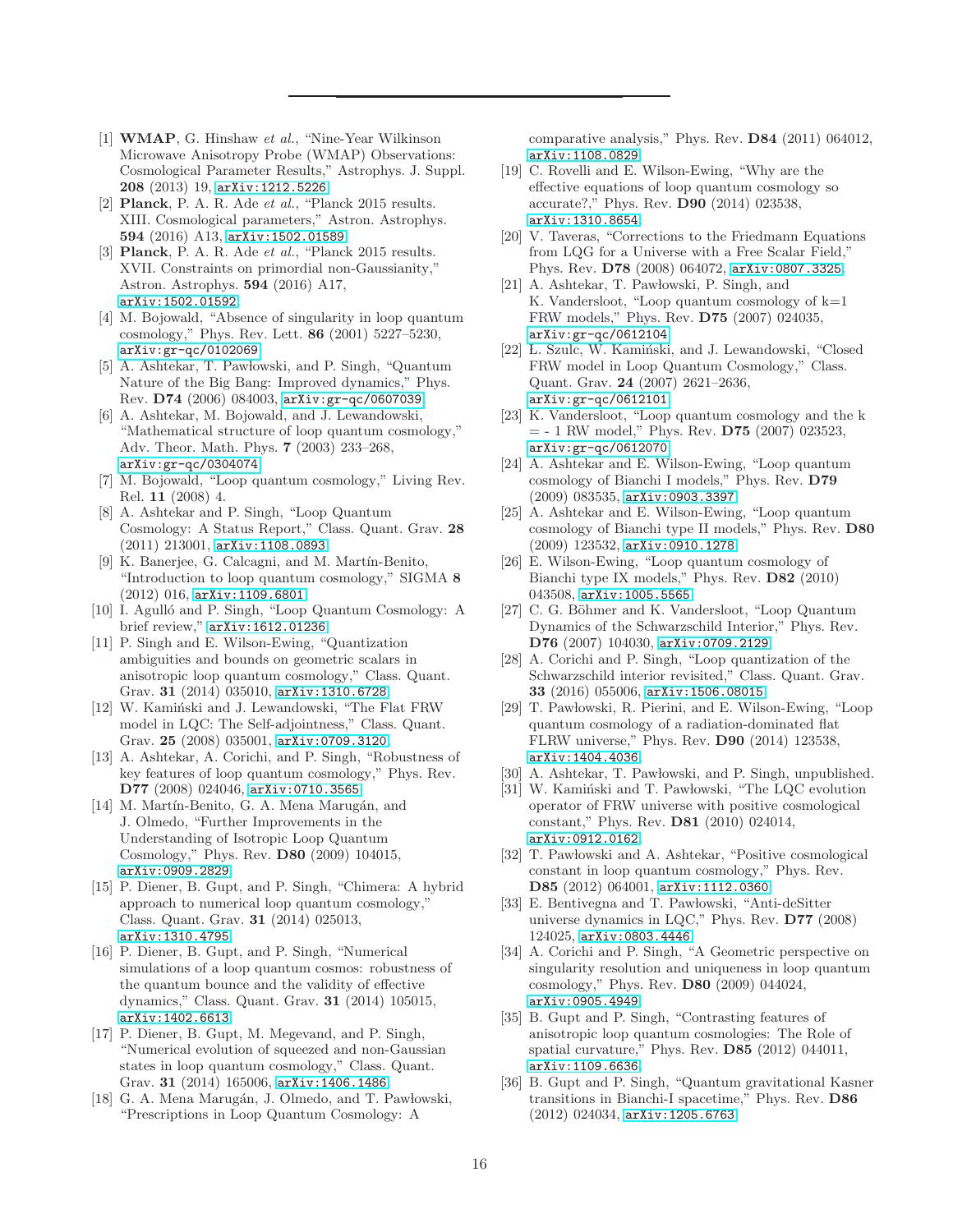- [37] A. Corichi and E. Montoya, "Effective Dynamics in Bianchi Type II Loop Quantum Cosmology," Phys. Rev. D85 (2012) 104052, [arXiv:1201.4853](http://arXiv.org/abs/1201.4853).
- [38] A. Corichi and E. Montoya, "Loop quantum cosmology of Bianchi IX: Effective dynamics," [arXiv:1502.02342](http://arXiv.org/abs/1502.02342).
- <span id="page-16-0"></span>[39] D.-W. Chiou, "Phenomenological dynamics of loop quantum cosmology in Kantowski-Sachs spacetime," Phys. Rev. D78 (2008) 044019, [arXiv:0803.3659](http://arXiv.org/abs/0803.3659).
- <span id="page-16-1"></span>[40] P. Singh, "Are loop quantum cosmos never singular?," Class. Quant. Grav. 26 (2009) 125005, [arXiv:0901.2750](http://arXiv.org/abs/0901.2750).
- [41] P. Singh and F. Vidotto, "Exotic singularities and spatially curved Loop Quantum Cosmology," Phys. Rev. D83 (2011) 064027, [arXiv:1012.1307](http://arXiv.org/abs/1012.1307).
- [42] P. Singh, "Curvature invariants, geodesics and the strength of singularities in Bianchi-I loop quantum cosmology," Phys. Rev. D85 (2012) 104011, [arXiv:1112.6391](http://arXiv.org/abs/1112.6391).
- <span id="page-16-2"></span>[43] S. Saini and P. Singh, "Geodesic completeness and the lack of strong singularities in effective loop quantum Kantowski-Sachs spacetime," [arXiv:1606.04932](http://arXiv.org/abs/1606.04932).
- <span id="page-16-3"></span>[44] A. Corichi and A. Karami, "Loop quantum cosmology of k=1 FRW: A tale of two bounces," Phys. Rev. D84 (2011) 044003, [arXiv:1105.3724](http://arXiv.org/abs/1105.3724).
- <span id="page-16-4"></span>[45] J. Ben Achour, J. Grain, and K. Noui, "Loop Quantum Cosmology with Complex Ashtekar Variables," Class. Quant. Grav. 32 (2015) 025011, [arXiv:1407.3768](http://arXiv.org/abs/1407.3768).
- [46] E. Wilson-Ewing, "Loop quantum cosmology with self-dual variables," Phys. Rev. D92 (2015) 123536, [arXiv:1503.07855](http://arXiv.org/abs/1503.07855).
- <span id="page-16-5"></span>[47] E. Wilson-Ewing, "Anisotropic loop quantum cosmology with self-dual variables," Phys. Rev. D93 (2016) 083502, [arXiv:1512.03684](http://arXiv.org/abs/1512.03684).
- <span id="page-16-6"></span>[48] V. F. Mukhanov, H. Feldman, and R. H. Brandenberger, "Theory of cosmological perturbations," Phys. Rept. 215 (1992) 203–333.
- <span id="page-16-7"></span>[49] A. Barrau, T. Cailleteau, J. Grain, and J. Mielczarek, "Observational issues in loop quantum cosmology," Class. Quant. Grav. 31 (2014) 053001, [arXiv:1309.6896](http://arXiv.org/abs/1309.6896).
- [50] A. Ashtekar and A. Barrau, "Loop quantum cosmology: From pre-inflationary dynamics to observations," Class. Quant. Grav. 32 (2015) 234001, [arXiv:1504.07559](http://arXiv.org/abs/1504.07559).
- <span id="page-16-8"></span>[51] E. Wilson-Ewing, "Separate universes in loop quantum cosmology: framework and applications," Int. J. Mod. Phys. D25 (2016) 1642002, [arXiv:1512.05743](http://arXiv.org/abs/1512.05743).
- <span id="page-16-9"></span>[52] M. Bojowald, H. H. Hernandez, M. Kagan, P. Singh, and A. Skirzewski, "Hamiltonian cosmological perturbation theory with loop quantum gravity corrections," Phys. Rev. D74 (2006) 123512, [arXiv:gr-qc/0609057](http://arXiv.org/abs/gr-qc/0609057).
- [53] M. Bojowald, G. M. Hossain, M. Kagan, and S. Shankaranarayanan, "Anomaly freedom in perturbative loop quantum gravity," Phys. Rev. D78 (2008) 063547, [arXiv:0806.3929](http://arXiv.org/abs/0806.3929).
- <span id="page-16-10"></span>[54] M. Bojowald, G. M. Hossain, M. Kagan, and S. Shankaranarayanan, "Gauge invariant cosmological perturbation equations with corrections from loop quantum gravity," Phys. Rev. D79 (2009) 043505, [arXiv:0811.1572](http://arXiv.org/abs/0811.1572).
- <span id="page-16-11"></span>[55] T. Cailleteau, J. Mielczarek, A. Barrau, and J. Grain, "Anomaly-free scalar perturbations with holonomy corrections in loop quantum cosmology," Class. Quant.

Grav. 29 (2012) 095010, [arXiv:1111.3535](http://arXiv.org/abs/1111.3535).

- <span id="page-16-12"></span>[56] T. Cailleteau, A. Barrau, J. Grain, and F. Vidotto, "Consistency of holonomy-corrected scalar, vector and tensor perturbations in Loop Quantum Cosmology," Phys. Rev. D86 (2012) 087301, [arXiv:1206.6736](http://arXiv.org/abs/1206.6736).
- <span id="page-16-13"></span>[57] T. Cailleteau, L. Linsefors, and A. Barrau, "Anomaly-free perturbations with inverse-volume and holonomy corrections in Loop Quantum Cosmology, Class. Quant. Grav. 31 (2014) 125011, [arXiv:1307.5238](http://arXiv.org/abs/1307.5238).
- <span id="page-16-14"></span>[58] T. Cailleteau and A. Barrau, "Gauge invariance in Loop Quantum Cosmology : Hamilton-Jacobi and Mukhanov-Sasaki equations for scalar perturbations," Phys. Rev. D85 (2012) 123534, [arXiv:1111.7192](http://arXiv.org/abs/1111.7192).
- <span id="page-16-15"></span>[59] M. Bojowald, "Quantum Cosmology: Effective Theory," Class. Quant. Grav. 29 (2012) 213001, [arXiv:1209.3403](http://arXiv.org/abs/1209.3403).
- <span id="page-16-16"></span>[60] B. Bolliet, A. Barrau, J. Grain, and S. Schander, "Observational exclusion of a consistent loop quantum cosmology scenario," Phys. Rev. D93 (2016) 124011, [arXiv:1510.08766](http://arXiv.org/abs/1510.08766).
- <span id="page-16-17"></span>[61] M. Fernández-Méndez, G. A. Mena Marugán, and J. Olmedo, "Hybrid quantization of an inflationary universe," Phys. Rev. D86 (2012) 024003, [arXiv:1205.1917](http://arXiv.org/abs/1205.1917).
- [62] M. Fernández-Méndez, G. A. Mena Marugán, and J. Olmedo, "Hybrid quantization of an inflationary model: The flat case," Phys. Rev. D88 (2013) 044013, [arXiv:1307.5222](http://arXiv.org/abs/1307.5222).
- [63] L. C. Gomar, M. Fernández-Méndez, G. A. Mena Marugán, and J. Olmedo, "Cosmological perturbations in Hybrid Loop Quantum Cosmology: Mukhanov-Sasaki variables," Phys. Rev. D90 (2014) 064015, [arXiv:1407.0998](http://arXiv.org/abs/1407.0998).
- <span id="page-16-18"></span>[64] L. Castelló Gomar, M. Martín-Benito, and G. A. Mena Marugán, "Quantum corrections to the Mukhanov-Sasaki equations," Phys. Rev. D93 (2016) 104025, [arXiv:1603.08448](http://arXiv.org/abs/1603.08448).
- <span id="page-16-19"></span>[65] I. Agulló, A. Ashtekar, and W. Nelson, "Extension of the quantum theory of cosmological perturbations to the Planck era," Phys. Rev. D87 (2013) 043507, [arXiv:1211.1354](http://arXiv.org/abs/1211.1354).
- <span id="page-16-23"></span>[66] I. Agulló, A. Ashtekar, and W. Nelson, "The pre-inflationary dynamics of loop quantum cosmology: Confronting quantum gravity with observations," Class. Quant. Grav. 30 (2013) 085014, [arXiv:1302.0254](http://arXiv.org/abs/1302.0254).
- <span id="page-16-20"></span>[67] I. Agulló, A. Ashtekar, and B. Gupt, "Phenomenology with fluctuating quantum geometries in loop quantum cosmology," [arXiv:1611.09810](http://arXiv.org/abs/1611.09810).
- <span id="page-16-21"></span>[68] D. Martín-de Blas and J. Olmedo, "Primordial power spectra for scalar perturbations in loop quantum cosmology," JCAP 1606 (2016) 029, [arXiv:1601.01716](http://arXiv.org/abs/1601.01716).
- <span id="page-16-22"></span>[69] M. Martín-Benito, L. J. Garay, and G. A. Mena Marugán, "Hybrid Quantum Gowdy Cosmology: Combining Loop and Fock Quantizations," Phys. Rev. D78 (2008) 083516, [arXiv:0804.1098](http://arXiv.org/abs/0804.1098).
- [70] L. J. Garay, M. Martín-Benito, and G. A. Mena Marugán, "Inhomogeneous Loop Quantum Cosmology: Hybrid Quantization of the Gowdy Model," Phys. Rev. D82 (2010) 044048, [arXiv:1005.5654](http://arXiv.org/abs/1005.5654).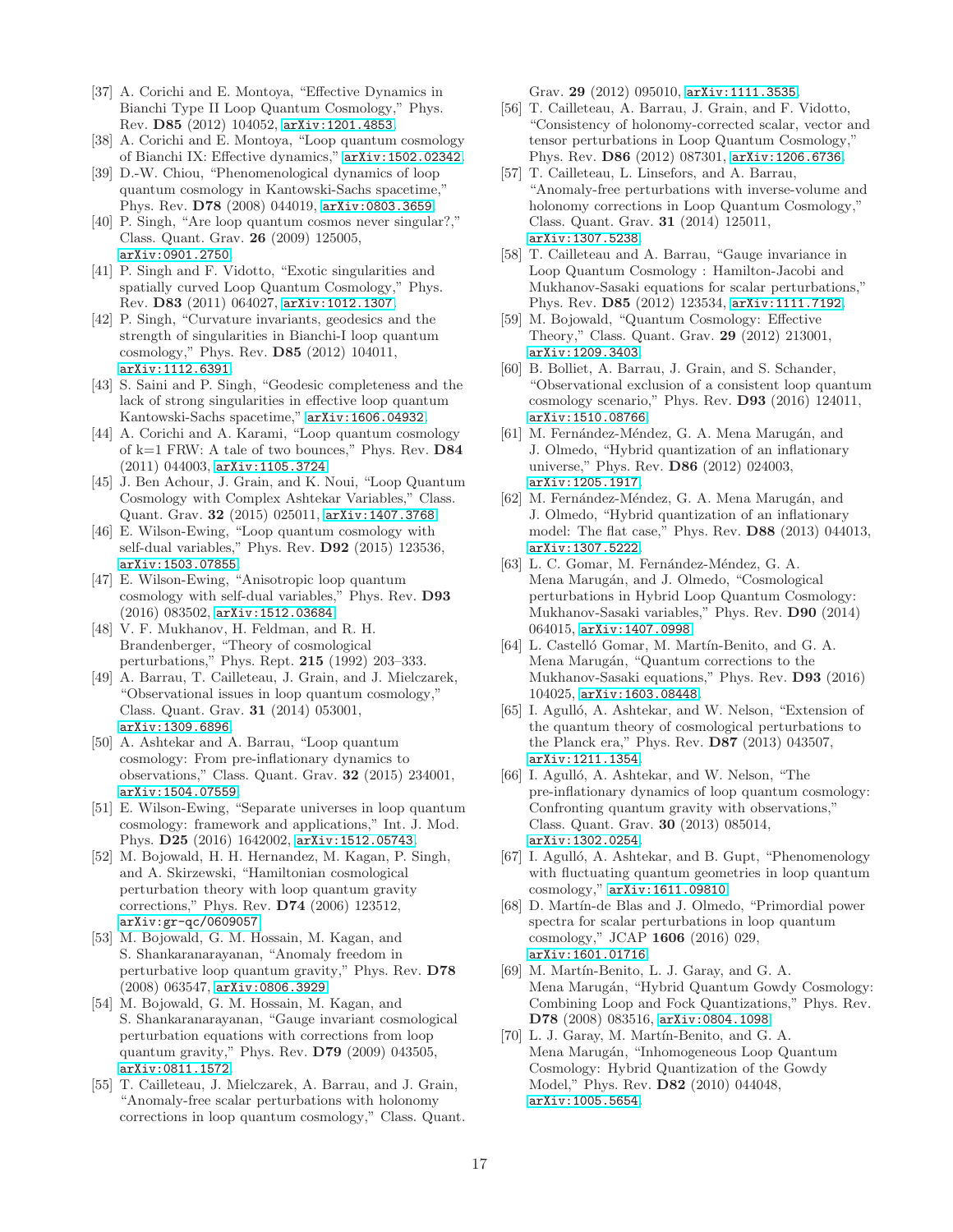- [71] M. Martín-Benito, G. A. Mena Marugán, and E. Wilson-Ewing, "Hybrid Quantization: From Bianchi I to the Gowdy Model," Phys. Rev. D82 (2010) 084012, [arXiv:1006.2369](http://arXiv.org/abs/1006.2369).
- <span id="page-17-0"></span>[72] M. Martín-Benito, D. Martín-de Blas, and G. A. Mena Marugán, "Matter in inhomogeneous loop quantum cosmology: the Gowdy  $T^3$  model," Phys. Rev. D83 (2011) 084050, [arXiv:1012.2324](http://arXiv.org/abs/1012.2324).
- <span id="page-17-1"></span>[73] A. Ashtekar, W. Kamiński, and J. Lewandowski, "Quantum field theory on a cosmological, quantum space-time," Phys. Rev. D79 (2009) 064030, [arXiv:0901.0933](http://arXiv.org/abs/0901.0933).
- <span id="page-17-2"></span>[74] T. Thiemann, "A Length operator for canonical quantum gravity," J. Math. Phys. 39 (1998) 3372–3392, [arXiv:gr-qc/9606092](http://arXiv.org/abs/gr-qc/9606092).
- [75] E. Bianchi, "The Length operator in Loop Quantum Gravity," Nucl. Phys. B807 (2009) 591–624, [arXiv:0806.4710](http://arXiv.org/abs/0806.4710).
- <span id="page-17-3"></span>[76] Y. Ma, C. Soo, and J. Yang, "New length operator for loop quantum gravity," Phys. Rev. D81 (2010) 124026, [arXiv:1004.1063](http://arXiv.org/abs/1004.1063).
- <span id="page-17-4"></span>[77] D. Salopek and J. Bond, "Nonlinear evolution of long wavelength metric fluctuations in inflationary models," Phys. Rev. D42 (1990) 3936–3962.
- <span id="page-17-5"></span>[78] D. Wands, K. A. Malik, D. H. Lyth, and A. R. Liddle, "A New approach to the evolution of cosmological perturbations on large scales," Phys. Rev. D62 (2000) 043527, [arXiv:astro-ph/0003278](http://arXiv.org/abs/astro-ph/0003278).
- <span id="page-17-6"></span>[79] M. Bojowald, "Loop quantum cosmology and inhomogeneities," Gen. Rel. Grav. 38 (2006) 1771–1795, [arXiv:gr-qc/0609034](http://arXiv.org/abs/gr-qc/0609034).
- [80] M. Artymowski, Z. Lalak, and L. Szulc, "Loop Quantum Cosmology: holonomy corrections to inflationary models," JCAP 0901 (2009) 004, [arXiv:0807.0160](http://arXiv.org/abs/0807.0160).
- <span id="page-17-12"></span>[81] E. Wilson-Ewing, "Holonomy Corrections in the Effective Equations for Scalar Mode Perturbations in Loop Quantum Cosmology," Class. Quant. Grav. 29 (2012) 085005, [arXiv:1108.6265](http://arXiv.org/abs/1108.6265).
- <span id="page-17-7"></span>[82] E. Wilson-Ewing, "Lattice loop quantum cosmology: scalar perturbations," Class. Quant. Grav. 29 (2012) 215013, [arXiv:1205.3370](http://arXiv.org/abs/1205.3370).
- <span id="page-17-8"></span>[83] V. G. Gurzadyan and R. Penrose, "Concentric circles in WMAP data may provide evidence of violent pre-Big-Bang activity," [arXiv:1011.3706](http://arXiv.org/abs/1011.3706).
- <span id="page-17-9"></span>[84] W. Nelson and E. Wilson-Ewing, "Pre-Big-Bang Cosmology and Circles in the Cosmic Microwave Background," Phys. Rev. D84 (2011) 043508, [arXiv:1104.3688](http://arXiv.org/abs/1104.3688).
- <span id="page-17-10"></span>[85] I. K. Wehus and H. K. Eriksen, "A search for concentric circles in the 7-year WMAP temperature sky maps," Astrophys. J. 733 (2011) L29, [arXiv:1012.1268](http://arXiv.org/abs/1012.1268).
- [86] A. Moss, D. Scott, and J. P. Zibin, "No evidence for anomalously low variance circles on the sky," JCAP 1104 (2011) 033, [arXiv:1012.1305](http://arXiv.org/abs/1012.1305).
- <span id="page-17-11"></span>[87] A. Hajian, "Are There Echoes From The Pre-Big Bang Universe? A Search for Low Variance Circles in the CMB Sky," Astrophys. J. 740 (2011) 52, [arXiv:1012.1656](http://arXiv.org/abs/1012.1656).
- <span id="page-17-13"></span>[88] S. Tsujikawa, P. Singh, and R. Maartens, "Loop quantum gravity effects on inflation and the CMB," Class. Quant. Grav. 21 (2004) 5767–5775, [arXiv:astro-ph/0311015](http://arXiv.org/abs/astro-ph/0311015).
- [89] X. Zhang and Y. Ling, "Inflationary universe in loop quantum cosmology," JCAP 0708 (2007) 012, [arXiv:0705.2656](http://arXiv.org/abs/0705.2656).
- [90] M. Bojowald and G. M. Hossain, "Loop quantum gravity corrections to gravitational wave dispersion," Phys. Rev. D77 (2008) 023508, [arXiv:0709.2365](http://arXiv.org/abs/0709.2365).
- [91] J. Mielczarek, "Gravitational waves from the Big Bounce," JCAP 0811 (2008) 011, [arXiv:0807.0712](http://arXiv.org/abs/0807.0712).
- [92] E. Copeland, D. Mulryne, N. Nunes, and M. Shaeri, "The gravitational wave background from super-inflation in Loop Quantum Cosmology," Phys. Rev. D79 (2009) 023508, [arXiv:0810.0104](http://arXiv.org/abs/0810.0104).
- <span id="page-17-14"></span>[93] J. Grain and A. Barrau, "Cosmological footprints of loop quantum gravity," Phys. Rev. Lett. 102 (2009) 081301, [arXiv:0902.0145](http://arXiv.org/abs/0902.0145).
- <span id="page-17-15"></span>[94] D. Baumann, "TASI Lectures on Inflation," [arXiv:0907.5424](http://arXiv.org/abs/0907.5424).
- <span id="page-17-16"></span>[95] A. Ashtekar and D. Sloan, "Loop quantum cosmology and slow roll inflation," Phys. Lett. B694 (2011) 108–112, [arXiv:0912.4093](http://arXiv.org/abs/0912.4093).
- [96] A. Corichi and A. Karami, "On the measure problem in slow roll inflation and loop quantum cosmology," Phys. Rev. D83 (2011) 104006, [arXiv:1011.4249](http://arXiv.org/abs/1011.4249).
- <span id="page-17-17"></span>[97] L. Linsefors and A. Barrau, "Duration of inflation and conditions at the bounce as a prediction of effective isotropic loop quantum cosmology," Phys. Rev. D87 (2013) 123509, [arXiv:1301.1264](http://arXiv.org/abs/1301.1264).
- <span id="page-17-18"></span>[98] B. Bonga and B. Gupt, "Phenomenological investigation of a quantum gravity extension of inflation with the Starobinsky potential," Phys. Rev. D93 (2016) 063513, [arXiv:1510.04896](http://arXiv.org/abs/1510.04896).
- <span id="page-17-19"></span>[99] R. Penrose, "Singularities and time-asymmetry," in General Relativity: An Einstein Centenary Survey, edited by S. W. Hawking and W. Israel, Cambridge University Press, Cambridge, 1979.
- <span id="page-17-20"></span>[100] A. Ashtekar and B. Gupt, "Initial conditions for cosmological perturbations," [arXiv:1610.09424](http://arXiv.org/abs/1610.09424).
- <span id="page-17-21"></span>[101] I. Agulló and N. A. Morris, "Detailed analysis of the predictions of loop quantum cosmology for the primordial power spectra," Phys. Rev. D92 (2015) 124040, [arXiv:1509.05693](http://arXiv.org/abs/1509.05693).
- <span id="page-17-22"></span>[102] WMAP, C. L. Bennett et al., "First year Wilkinson Microwave Anisotropy Probe (WMAP) observations: Preliminary maps and basic results," Astrophys. J. Suppl. 148 (2003) 1–27, [arXiv:astro-ph/0302207](http://arXiv.org/abs/astro-ph/0302207).
- <span id="page-17-23"></span>[103] **Planck**, P. A. R. Ade et al., "Planck 2013 results. XVI. Cosmological parameters," Astron. Astrophys. 571 (2014) A16, [arXiv:1303.5076](http://arXiv.org/abs/1303.5076).
- <span id="page-17-24"></span>[104] I. Agulló, "Loop quantum cosmology, non-Gaussianity, and CMB power asymmetry," Phys. Rev. D92 (2015) 064038, [arXiv:1507.04703](http://arXiv.org/abs/1507.04703).
- <span id="page-17-25"></span>[105] Planck, P. A. R. Ade et al., "Planck 2015 results. XVI. Isotropy and statistics of the CMB," Astron. Astrophys. 594 (2016) A16, [arXiv:1506.07135](http://arXiv.org/abs/1506.07135).
- <span id="page-17-26"></span>[106] A. Ashtekar and B. Gupt, "Quantum Gravity in the Sky: Interplay between fundamental theory and observations," [arXiv:1608.04228](http://arXiv.org/abs/1608.04228).
- <span id="page-17-27"></span>[107] L. Linsefors, T. Cailleteau, A. Barrau, and J. Grain, "Primordial tensor power spectrum in holonomy corrected  $\Omega$  loop quantum cosmology," Phys. Rev. D87 (2013) 107503, [arXiv:1212.2852](http://arXiv.org/abs/1212.2852).
- <span id="page-17-28"></span>[108] B. Bolliet, J. Grain, C. Stahl, L. Linsefors, and A. Barrau, "Comparison of primordial tensor power spectra from the deformed algebra and dressed metric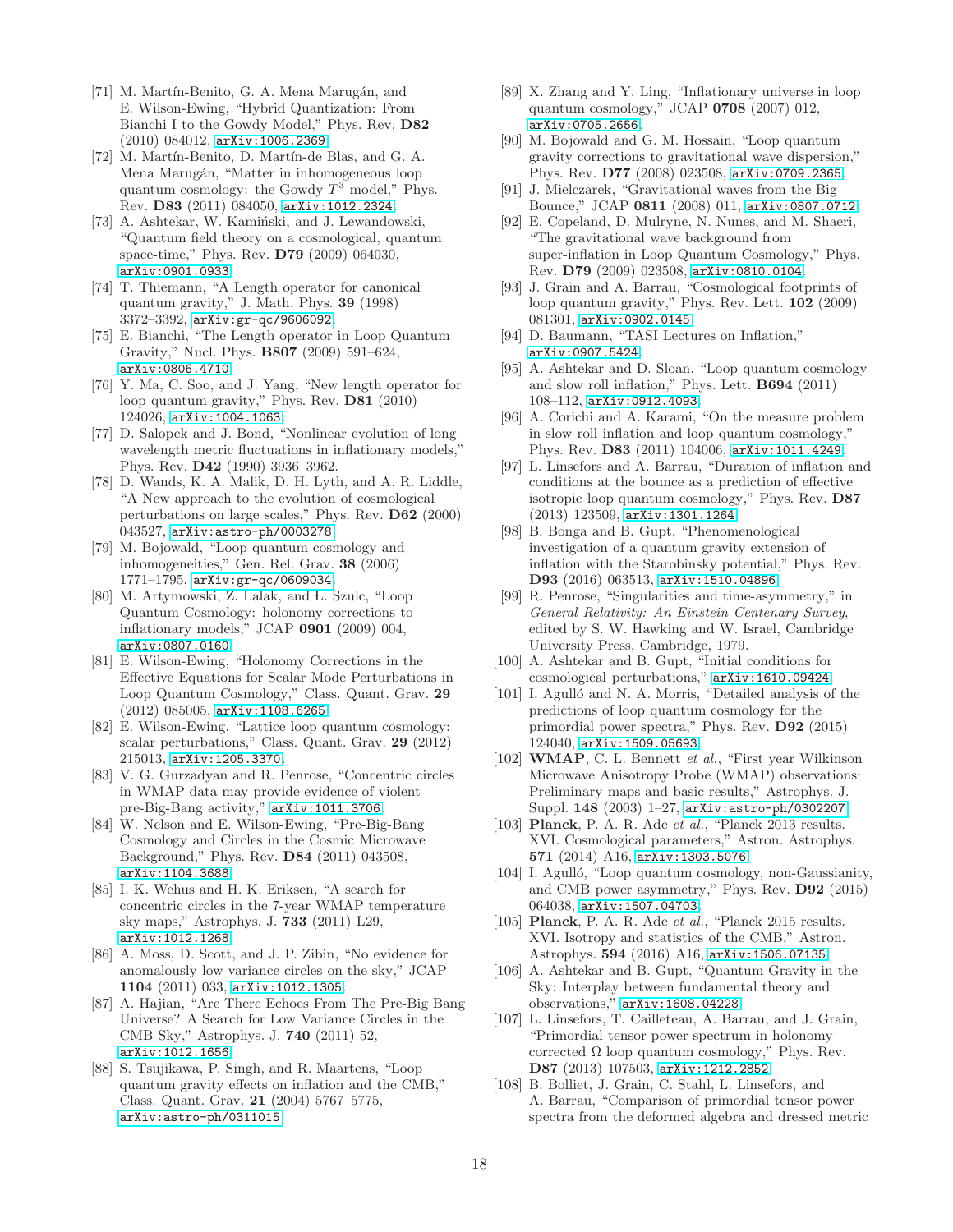approaches in loop quantum cosmology," Phys. Rev. D91 (2015) 084035, [arXiv:1502.02431](http://arXiv.org/abs/1502.02431).

- <span id="page-18-0"></span>[109] J. Grain, A. Barrau, and A. Gorecki, "Inverse volume corrections from loop quantum gravity and the primordial tensor power spectrum in slow-roll inflation," Phys. Rev. D79 (2009) 084015, [arXiv:0902.3605](http://arXiv.org/abs/0902.3605).
- <span id="page-18-1"></span>[110] M. Bojowald and G. Calcagni, "Inflationary observables in loop quantum cosmology," JCAP 1103 (2011) 032, [arXiv:1011.2779](http://arXiv.org/abs/1011.2779).
- <span id="page-18-2"></span>[111] M. Bojowald, G. Calcagni, and S. Tsujikawa, "Observational test of inflation in loop quantum cosmology," JCAP 1111 (2011) 046, [arXiv:1107.1540](http://arXiv.org/abs/1107.1540).
- <span id="page-18-3"></span>[112] R. H. Brandenberger, "The Matter Bounce Alternative to Inflationary Cosmology," [arXiv:1206.4196](http://arXiv.org/abs/1206.4196).
- <span id="page-18-4"></span>[113] Y.-F. Cai, A. Marciano, D.-G. Wang, and E. Wilson-Ewing, "Bouncing cosmologies with dark matter and dark energy," [arXiv:1610.00938](http://arXiv.org/abs/1610.00938).
- <span id="page-18-5"></span>[114] E. Wilson-Ewing, "The Matter Bounce Scenario in Loop Quantum Cosmology," JCAP 1303 (2013) 026, [arXiv:1211.6269](http://arXiv.org/abs/1211.6269).
- <span id="page-18-6"></span>[115] Y.-F. Cai and E. Wilson-Ewing, "A ΛCDM bounce scenario," JCAP 1503 (2015) 006, arXiv: 1412.2914.
- <span id="page-18-7"></span>[116] J.-L. Lehners, "Ekpyrotic and Cyclic Cosmology," Phys. Rept. 465 (2008) 223-263, [arXiv:0806.1245](http://arXiv.org/abs/0806.1245).
- <span id="page-18-8"></span>[117] T. Cailleteau, P. Singh, and K. Vandersloot, "Non-singular Ekpyrotic/Cyclic model in Loop Quantum Cosmology," Phys. Rev. D80 (2009) 124013, [arXiv:0907.5591](http://arXiv.org/abs/0907.5591).
- <span id="page-18-9"></span>[118] E. Wilson-Ewing, "Ekpyrotic loop quantum cosmology," JCAP 1308 (2013) 015, [arXiv:1306.6582](http://arXiv.org/abs/1306.6582).
- <span id="page-18-10"></span>[119] E. Bianchi and C. Rovelli, "Why all these prejudices against a constant?," [arXiv:1002.3966](http://arXiv.org/abs/1002.3966).
- <span id="page-18-11"></span>[120] E. Bianchi, C. Rovelli, and R. Kolb, "Cosmology forum: Is dark energy really a mystery?," Nature 466 (2010) 321–322.
- <span id="page-18-12"></span>[121] M. Niedermaier and M. Reuter, "The Asymptotic Safety Scenario in Quantum Gravity," Living Rev. Rel. 9 (2006) 5–173.
- <span id="page-18-13"></span>[122] J. Engle, "Relating loop quantum cosmology to loop quantum gravity: Symmetric sectors and embeddings," Class. Quant. Grav. 24 (2007) 5777–5802, [arXiv:gr-qc/0701132](http://arXiv.org/abs/gr-qc/0701132).
- [123] J. Brunnemann and C. Fleischhack, "On the configuration spaces of homogeneous loop quantum cosmology and loop quantum gravity," [arXiv:0709.1621](http://arXiv.org/abs/0709.1621).
- <span id="page-18-14"></span>[124] J. Engle, "Embedding loop quantum cosmology without piecewise linearity," Class. Quant. Grav. 30 (2013) 085001, [arXiv:1301.6210](http://arXiv.org/abs/1301.6210).
- <span id="page-18-15"></span>[125] A. Ashtekar and M. Campiglia, "On the Uniqueness of Kinematics of Loop Quantum Cosmology," Class. Quant. Grav. 29 (2012) 242001, [arXiv:1209.4374](http://arXiv.org/abs/1209.4374).
- [126] J. Engle and M. Hanusch, "Kinematical uniqueness of homogeneous isotropic LQC," [arXiv:1604.08199](http://arXiv.org/abs/1604.08199).
- <span id="page-18-16"></span>[127] J. Engle, M. Hanusch, and T. Thiemann, "Uniqueness of the Representation in Homogeneous Isotropic LQC," [arXiv:1609.03548](http://arXiv.org/abs/1609.03548).
- <span id="page-18-17"></span>[128] E. Bianchi, C. Rovelli, and F. Vidotto, "Towards Spinfoam Cosmology," Phys. Rev. D82 (2010) 084035, [arXiv:1003.3483](http://arXiv.org/abs/1003.3483).
- [129] E. Bianchi, T. Krajewski, C. Rovelli, and F. Vidotto, "Cosmological constant in spinfoam cosmology," Phys. Rev. D83 (2011) 104015, [arXiv:1101.4049](http://arXiv.org/abs/1101.4049).
- [130] J. Rennert and D. Sloan, "A Homogeneous Model of Spinfoam Cosmology," Class. Quant. Grav. 30 (2013) 235019, [arXiv:1304.6688](http://arXiv.org/abs/1304.6688).
- [131] J. Rennert and D. Sloan, "Anisotropic Spinfoam Cosmology," Class. Quant. Grav. 31 (2014) 015017, [arXiv:1308.0687](http://arXiv.org/abs/1308.0687).
- <span id="page-18-18"></span>[132] I. Vilensky, "Spinfoam cosmology with the proper vertex amplitude," [arXiv:1611.01508](http://arXiv.org/abs/1611.01508).
- <span id="page-18-19"></span>[133] N. Bodendorfer, "Quantum reduction to Bianchi I models in loop quantum gravity," Phys. Rev. D91 (2015) 081502, [arXiv:1410.5608](http://arXiv.org/abs/1410.5608).
- <span id="page-18-20"></span>[134] N. Bodendorfer, "An embedding of loop quantum cosmology in  $(b, v)$  variables into a full theory context," Class. Quant. Grav. 33 (2016) 125014, [arXiv:1512.00713](http://arXiv.org/abs/1512.00713).
- <span id="page-18-21"></span>[135] C.-Y. Lin, "Emergence of Loop Quantum Cosmology from Loop Quantum Gravity: Lowest Order in h," [arXiv:1111.1766](http://arXiv.org/abs/1111.1766).
- [136] E. Alesci and F. Cianfrani, "A new perspective on cosmology in Loop Quantum Gravity," Europhys. Lett. 104 (2013) 10001, [arXiv:1210.4504](http://arXiv.org/abs/1210.4504).
- [137] E. Alesci and F. Cianfrani, "Quantum-Reduced Loop Gravity: Cosmology," Phys. Rev. D87 (2013) 083521, [arXiv:1301.2245](http://arXiv.org/abs/1301.2245).
- [138] E. Alesci and F. Cianfrani, "Improved regularization from Quantum Reduced Loop Gravity," [arXiv:1604.02375](http://arXiv.org/abs/1604.02375).
- <span id="page-18-22"></span>[139] N. Bodendorfer, "State refinements and coarse graining in a full theory embedding of loop quantum cosmology," [arXiv:1607.06227](http://arXiv.org/abs/1607.06227).
- <span id="page-18-23"></span>[140] S. Gielen, D. Oriti, and L. Sindoni, "Homogeneous cosmologies as group field theory condensates," JHEP 06 (2014) 013, [arXiv:1311.1238](http://arXiv.org/abs/1311.1238).
- <span id="page-18-24"></span>[141] D. Oriti, L. Sindoni, and E. Wilson-Ewing, "Emergent Friedmann dynamics with a quantum bounce from quantum gravity condensates," Class. Quant. Grav. 33 (2016) 224001, [arXiv:1602.05881](http://arXiv.org/abs/1602.05881).
- <span id="page-18-25"></span>[142] S. Gielen, "Emergence of a Low Spin Phase in Group Field Theory Condensates," [arXiv:1604.06023](http://arXiv.org/abs/1604.06023).
- <span id="page-18-26"></span>[143] T. Pawłowski, "Observations on interfacing loop quantum gravity with cosmology," Phys. Rev. D92 (2015) 124020, [arXiv:1411.0323](http://arXiv.org/abs/1411.0323).
- <span id="page-18-27"></span>[144] M. de Cesare, A. G. A. Pithis, and M. Sakellariadou, "Cosmological implications of interacting Group Field Theory models: cyclic Universe and accelerated expansion," [arXiv:1606.00352](http://arXiv.org/abs/1606.00352).
- <span id="page-18-28"></span>[145] S. Gielen and L. Sindoni, "Quantum Cosmology from Group Field Theory Condensates: a Review," SIGMA 12 (2016) 082, [arXiv:1602.08104](http://arXiv.org/abs/1602.08104).
- <span id="page-18-29"></span>[146] S. A. Hojman, K. Kuchař, and C. Teitelboim, "Geometrodynamics Regained," Ann. Phys. 96 (1976) 88–135.
- <span id="page-18-30"></span>[147] N. Deruelle, M. Sasaki, Y. Sendouda, and D. Yamauchi, "Hamiltonian formulation of f(Riemann) theories of gravity," Prog. Theor. Phys. 123 (2010) 169–185, [arXiv:0908.0679](http://arXiv.org/abs/0908.0679).
- <span id="page-18-31"></span>[148] M. Bojowald and G. M. Paily, "Deformed General Relativity and Effective Actions from Loop Quantum Gravity," Phys. Rev. D86 (2012) 104018, [arXiv:1112.1899](http://arXiv.org/abs/1112.1899).